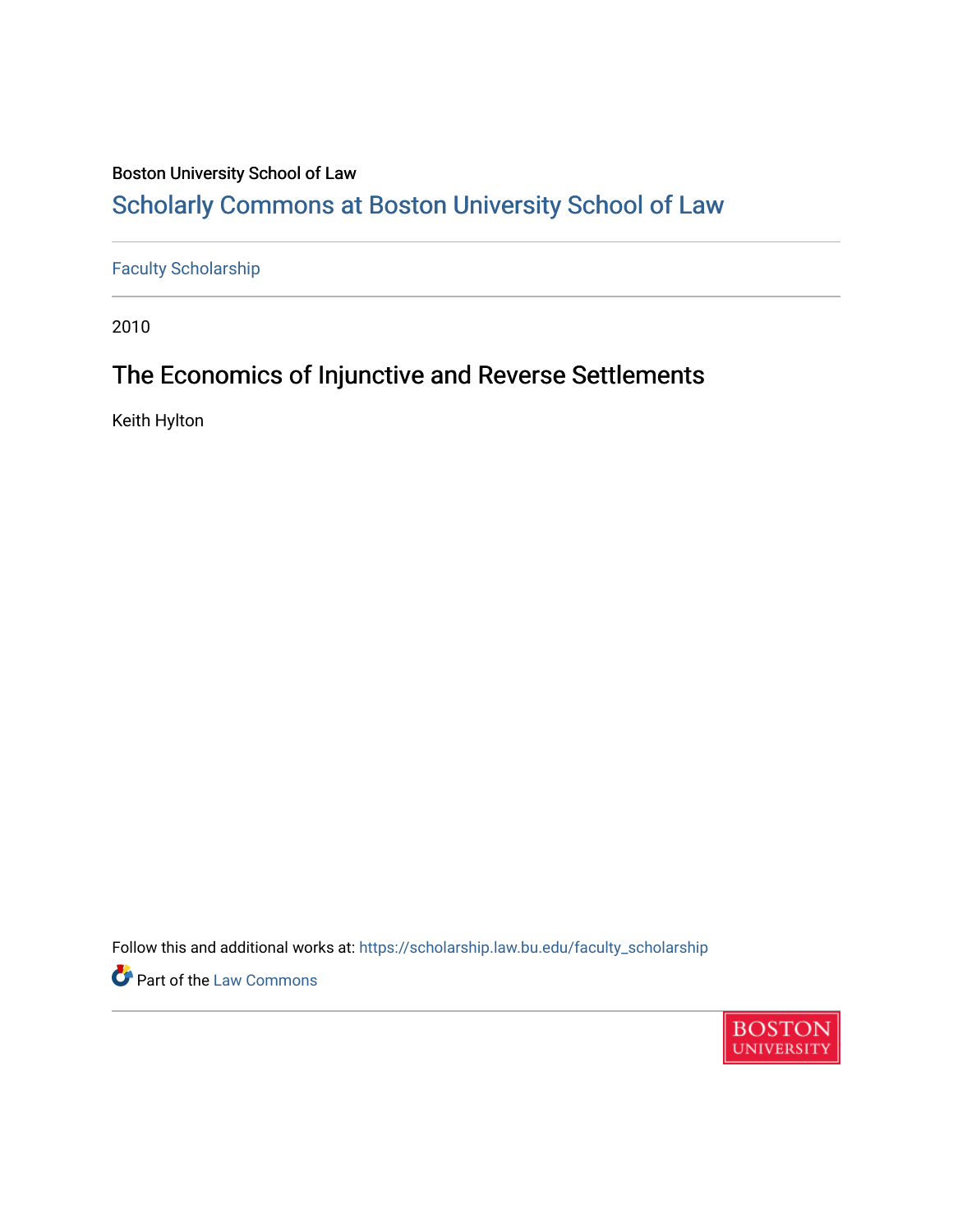**Chicago-Kent College of Law Intellectual Property, Science & Technology Research Paper Series**

Research Paper No. 10-021 **January 2010** 



# **The Economics of Injunctive and Reverse Settlements**

**Keith N. Hylton Sungjoon Cho** Boston University School of Law

Chicago-Kent College of Law

Keith N. Hylton & Sungjoon Cho, *The Economics of Injunctive and Reverse Settlements* 12 AM. L. & ECON. REV. \_\_ (forthcoming 2010).

Keith N. Hylton & Sungjoon Cho, *The Economics of Injunctive and Reverse Settlements* (B.U. Sch. L., Working Paper No. 09-10, 2009).

© 2009 Keith N. Hylton & Sungjoon Cho

This paper can be downloaded without charge from the Social Science Research Network at<http://www.ssrn.com/link/Chicago-Kent-Law-STI.html>

**www.kentlaw.edu**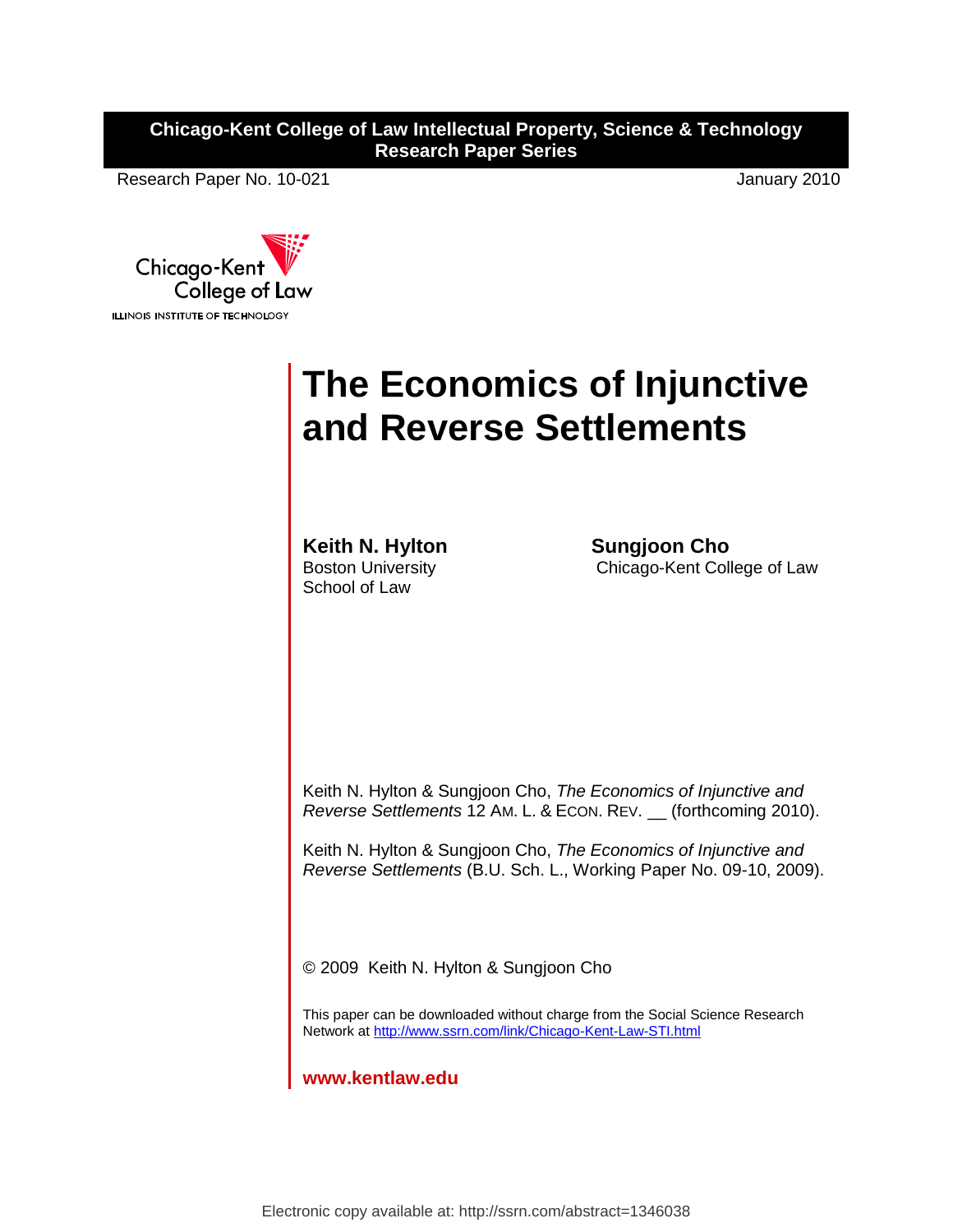## The Economics of Injunctive and Reverse Settlements

Keith N. Hylton

Sungjoon Cho<sup>\*\*</sup>

September 2009

*Abstract*: This paper extends the economic literature on settlement, and draws some practical insights on reverse settlements. The key contributions to the economic literature on settlements follow from the distinction drawn between standard settlements, in which the status quo is preserved, and injunctive settlements, which prohibit the defendant's activity. The analysis identifies the conditions under which injunctive settlements (rather than standard settlements) are likely to be observed and the conditions under which reverse settlements will be observed among the injunctive settlements. Specifically, reverse settlements are likely when the stakes associated with the injunction are large relative to damages and litigation costs. The analysis of settlement here has broader implications for efficient remedies and legal rules.

1

<sup>\*</sup> Honorable Paul J. Liacos Professor of Law, Boston University, **knhylton@bu.edu.** For helpful comments the authors thank Scott Baker, Daniel Crane, Ben Depoorter, Michael Meurer, and Steve Shavell. This is a major revision of an earlier working paper with the same title. This revision focuses on the general economics of injunctive and reverse settlements, with tort law applications.

Associate Professor of Law, Chicago-Kent College of Law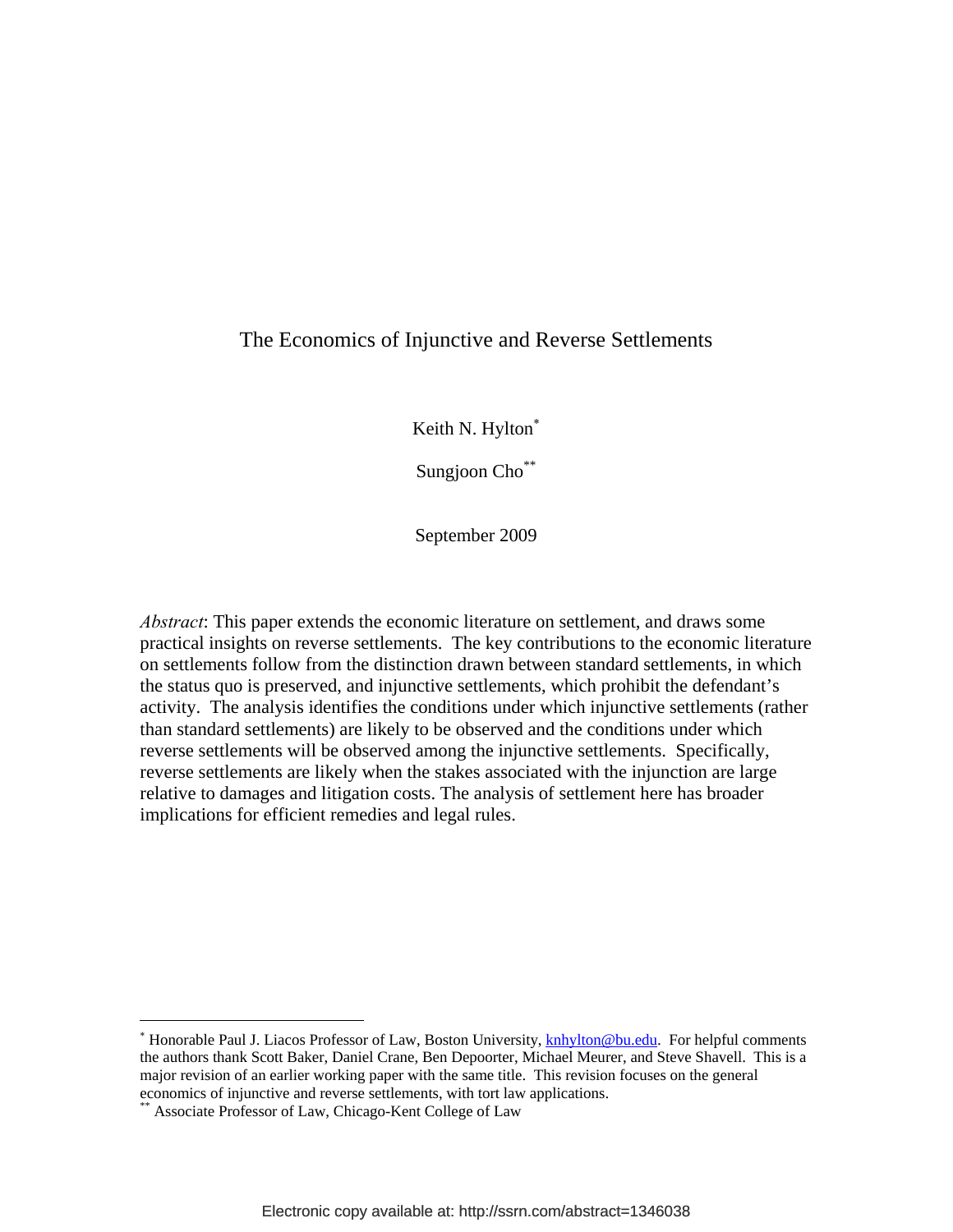#### I. Introduction

This paper presents an economic analysis of injunctive settlements – settlements that implement the terms of an injunction sought by the plaintiff. The best known examples are observed in disputes over the infringement of property rights, such as nuisance litigation or patent infringement litigation.

In the patent infringement context, a great deal of controversy today surrounds "reverse settlements". The reverse settlement involves a plaintiff (for example, a pharmaceutical company with a patent on a drug) paying the defendant (for example, a manufacturer of a generic drug) to settle the case. The reverse settlement typically includes an agreement to implement the terms of the injunction sought by the plaintiff (for example, that the defendant will restrict sales of the allegedly infringing generic drug). Reverse settlements are controversial because they involve settlement payments going in the reverse direction of that observed in routine litigation.

This paper aims to extend the economic literature on settlement, and to draw some practical insights on reverse settlements. The key contributions to the economic literature on settlements follow from the distinction drawn below between standard settlements, in which the status quo is preserved, and injunctive settlements, which prohibit or constrain the defendant's activity. In many instances, both types of settlement are available to the parties. Consideration of both types greatly expands the zone of mutually agreeable settlement arrangements beyond that in traditional economic analysis of settlements (Landes-Posner-Gould framework). The analysis identifies the conditions under which injunctive settlements (rather than standard settlements) are likely to be observed and the conditions under which reverse settlements will be observed among the injunctive settlements. Reverse settlements are likely when the stakes associated with the injunction are large relative to damages and litigation costs.

The model challenges some of the established stories about the economics of settlement. The majority of cases settle in this framework not because the parties have the same beliefs regarding trial outcome, in addition to similar stakes, but because when the full range of potential settlement agreements is taken into account litigation is not a rational outcome in most cases. And when the parties have the same beliefs regarding trial outcome, settlement will occur no matter how divergent the stakes.

The analysis here applies to all types of litigation. One result is that the reverse settlement is part of a family of remedial dispositions that includes the compensated injunction of Calabresi and Melamed (1972). The injunctive settlements studied here could also describe settlements in which the parties agree to operate under alternative legal rules. Such settlements could minimize the scope of inefficient legal rules and lead to the adoption of private norms in place of the law (Ellickson, 1991). Widespread adoption of private norms could explain a tendency toward efficient common law (Rubin, 1977).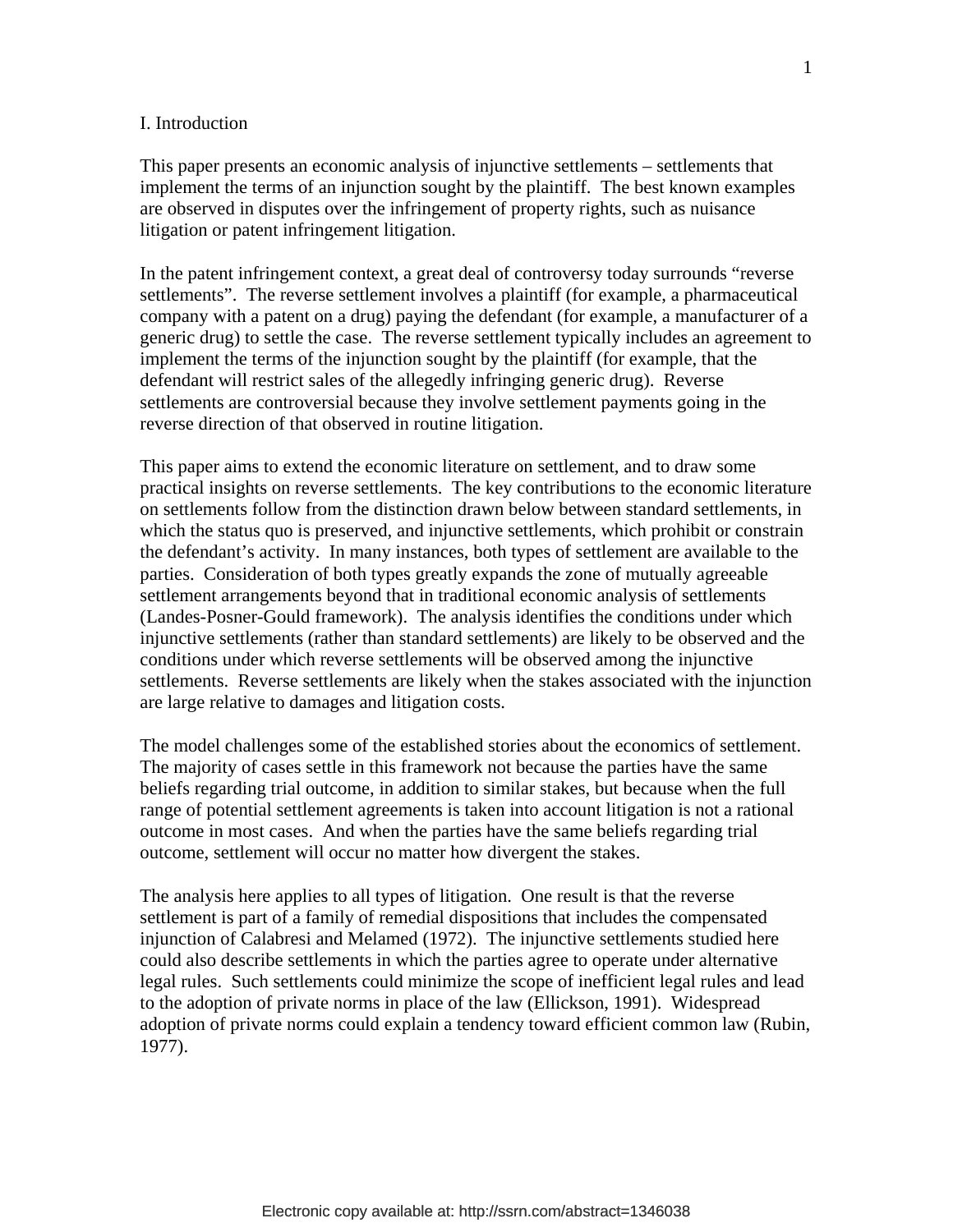#### III. Model

In this part we examine the incentives driving parties to litigate and to settle when the lawsuit seeks both damages and an injunction (injunctive litigation). The standard economic analysis of litigation examines the lawsuit for damages (standard litigation). We will refer to the settlement of injunctive litigation as an *injunctive settlement*, and to the settlement of standard litigation as a *standard settlement*.

Injunctive and reverse settlements can be observed in any area of litigation in which plaintiffs seek to enjoin some activity of the defendant. One common example appears in nuisance cases, where the plaintiff may sue for damages and to enjoin the defendant's nuisance-generating activity. A settlement could involve the defendant agreeing to discontinue his activity. Another example is patent infringement litigation. Since the economic analysis of litigation is familiar, we will refer to these examples as illustrations throughout this analysis.

The litigation process is one in which the plaintiff files a complaint, which is then either settled or prosecuted to a final judgment. The final judgment enjoins the defendant's activity.

Let  $P_p$  be the plaintiff's perception of the probability of winning its complaint,  $J_p$  the payoff to the plaintiff and  $C_p$  the cost to the plaintiff. Complaints are filed when the net reward from litigation is positive,  $P_pJ_p - C_p > 0$ , a basic assumption in the economics of litigation (Shavell, 1982a). The plaintiff's perception of the probability of winning is determined by his prediction that the court will find that the defendant has violated the law. In the nuisance setting, that determination will be based on a balancing test that examines several economic factors (Hylton, 2008). In the patent infringement setting, the plaintiff's perception will be determined by his prediction that the court will find that infringement has occurred, which is both a function of the patent's validity and the nature of the defendant's conduct.

The plaintiff's judgment is made up of two components, the gain the plaintiff gets from the injunction,  $G_p$ , and the damage award *D*. A plaintiff will file a claim when the expected net gain from litigation is positive,

(1) 
$$
P_p(G_p+D) - C_p > 0
$$
.

A suit may be filed even though the anticipated damage award is zero, provided that the plaintiff values the injunction (or the precedent effect) highly enough. Conversely, a lawsuit may be filed even though the injunction, or precedent effect, is harmful to the plaintiff, provided the anticipated damage award is large enough to offset the harm. For example, a plaintiff might sue to shut down a nuisance-generating enterprise even though its shuttering actually harms the plaintiff (say, because he loses his job). Of course, the plaintiff could avoid the loss by not seeking the injunction. But the plaintiff may prefer to seek the injunction because of its effect on the settlement value of the case.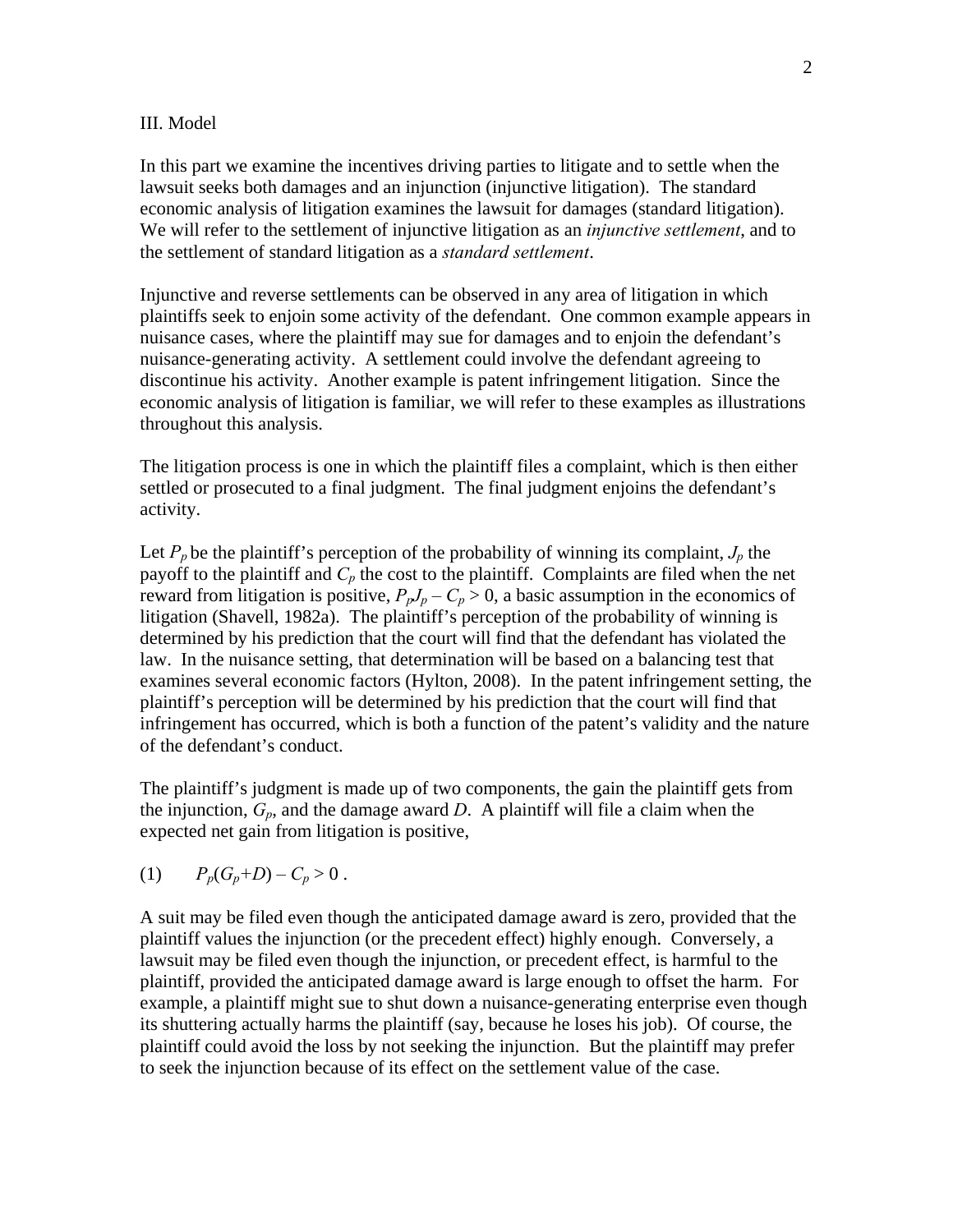#### *A. Continued Prosecution of Complaints*

The defendant has to worry about the total cost of the lawsuit, which consists of the cost of an adverse finding and the cost of the process. Let  $P_d$  represent the defendant's prediction of the likelihood of a finding a violation,  $C_d$  the litigation cost borne by the defendant, and  $J_d$  the defendant's assessment of the cost of the judgment. The judgment consists of the loss to the defendant from the injunction and the damage award against him:  $J_d = L_d + D$ . The total cost of the lawsuit to the defendant is therefore

$$
(2) \qquad P_d(L_d+D)+C_d.
$$

 $\overline{a}$ 

The total cost of litigation to the defendant may be substantial even if the anticipated damage award is negligible. In the context of patent infringement litigation, the cost of the judgment to the defendant consists of the loss that results from being forced to cede the market plus the amount the defendant will be required to pay as compensation to the plaintiff.

If the expected net gain to the plaintiff from the lawsuit (1) is less than the defendant's total cost of litigation (2), the parties will settle. Thus, settlement occurs when

(3) 
$$
P_p G_p - P_d L_d + (P_p - P_d) D < C_p + C_d
$$
,

which is the familiar settlement condition of the Landes-Posner-Gould model modified to take asymmetric stakes into account.<sup>1</sup> Litigation is essentially a bet with process costs. The left hand side of (3) is the ex ante joint expected value of the lawsuit (the bet). The bet is maintained until the payoff event only if the joint value exceeds the process costs.

The joint value of the bet consists of two components: the injunction and the transfer of a fixed sum of money. Think of the injunction as a token transferred from the defendant to the plaintiff. The expected value of the token to the plaintiff is equal to his estimate of the probability of victory multiplied by the value of the token to him. The joint value of the token transfer game is positive only if the plaintiff's expected value exceeds the defendant's.

This analysis suggests that the economics of injunctive litigation are similar to the standard litigation analysis (Landes-Posner-Gould). In the standard litigation scenario, consistent beliefs  $(P_p = P_d)$  implies that all cases settle, unless the parties have asymmetric stakes.

<sup>&</sup>lt;sup>1</sup> This assumes that the probability of an injunction is the same as the probability of an award of damages. That may not be valid in all cases. For example, in nuisance litigation, courts are quicker to provide damages than they are to provide issue an injunction. If the probabilities of a damage award and an injunction differ, the settlement condition changes to  $P'_pG_p - P'_dLd + (P_p - P_d)D < C_p + C_d$ , where  $P'_p$  and  $P'$ <sup>d</sup> represent the perceptions with respect to an injunction and  $P_p$  and  $P_d$  represent the perceptions with respect to damages. To keep the model simple, we will stick with the assumption that the probability of damages is the same as the probability of an injunction. The results are easily changed for the case in which the probabilities differ.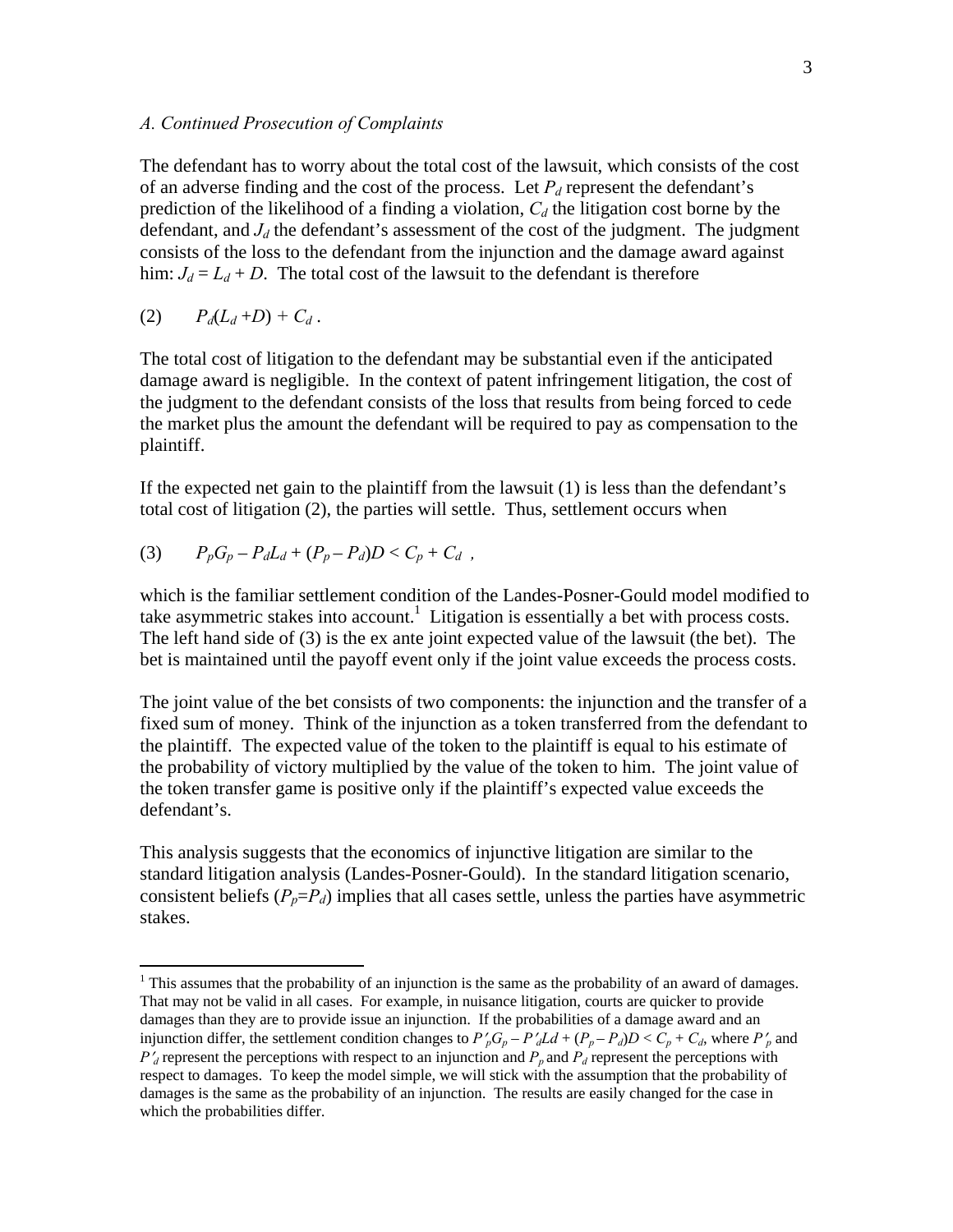However, the Landes-Posner-Gould framework is incomplete in this setting. In spite of the similarity between injunctive and standard litigation, there are substantial differences between the two. The prospects for settlement in the injunctive context are not explained entirely by the Landes-Posner-Gould model, because the standard approach does not incorporate the incentives for a settlement in which the defendant agrees to forgo his preferred option (thus, forfeiting  $L_d$ ) in order for the plaintiff to obtain his preferred outcome (obtaining  $G_p$ ). We consider these types of settlement below.

#### *B. Economics of Injunctive Settlements*

The economics of settlement in injunctive litigation are not fully explained by the traditional Landes-Posner-Gould model because it ignores settlements that implement the injunction sought by the plaintiff. For example, in the patent infringement context, a settlement implementing the terms of the injunction sought by the plaintiff involves the defendant exiting the market to let the plaintiff firm sell at the monopoly price.

#### 1. Settlement Incentives: Standard versus Injunctive Settlements

Recall that the plaintiff sues both to enjoin the defendant's conduct and to obtain a damage judgment from the defendant.<sup>2</sup> We will examine the standard settlement in which the defendant pays the plaintiff money in order to drop his lawsuit, and the injunctive settlement that implements the terms of the injunction sought by the plaintiff.

#### a. Standard Settlements

The standard settlement is achieved by the transfer of money from the defendant to the plaintiff in exchange for the plaintiff dropping his lawsuit. A standard settlement will be reached under the Landes-Posner-Gould condition in (3). Since the settlement payment must exceed the expected net reward to the plaintiff from suing, and since the expected net reward must be positive for the plaintiff to have a credible claim of suing, the standard settlement will involve a (positive) payment from the defendant to the plaintiff.

#### b. Injunctive Settlements

In the injunctive settlement, the defendant agrees to accept the terms of the injunction sought by the plaintiff. The settlement results in a cost to the defendant that is equal to the sum of the settlement transfer and the defendant's loss from the injunction. Settlement is desirable to the defendant if the total cost of the settlement to the defendant is less than the total cost of the lawsuit:

(4) 
$$
S + L_d < P_d(L_d+D) + C_d
$$
.

 $\overline{a}$ 

 $2^2$  One case that we have not examined here is that in which the plaintiff brings a standard lawsuit for damages, and the parties reach an injunctive settlement. This is an easy case to examine, and at the same time probably unlikely to occur. The additional complications and expanded space may not be a worthwhile effort.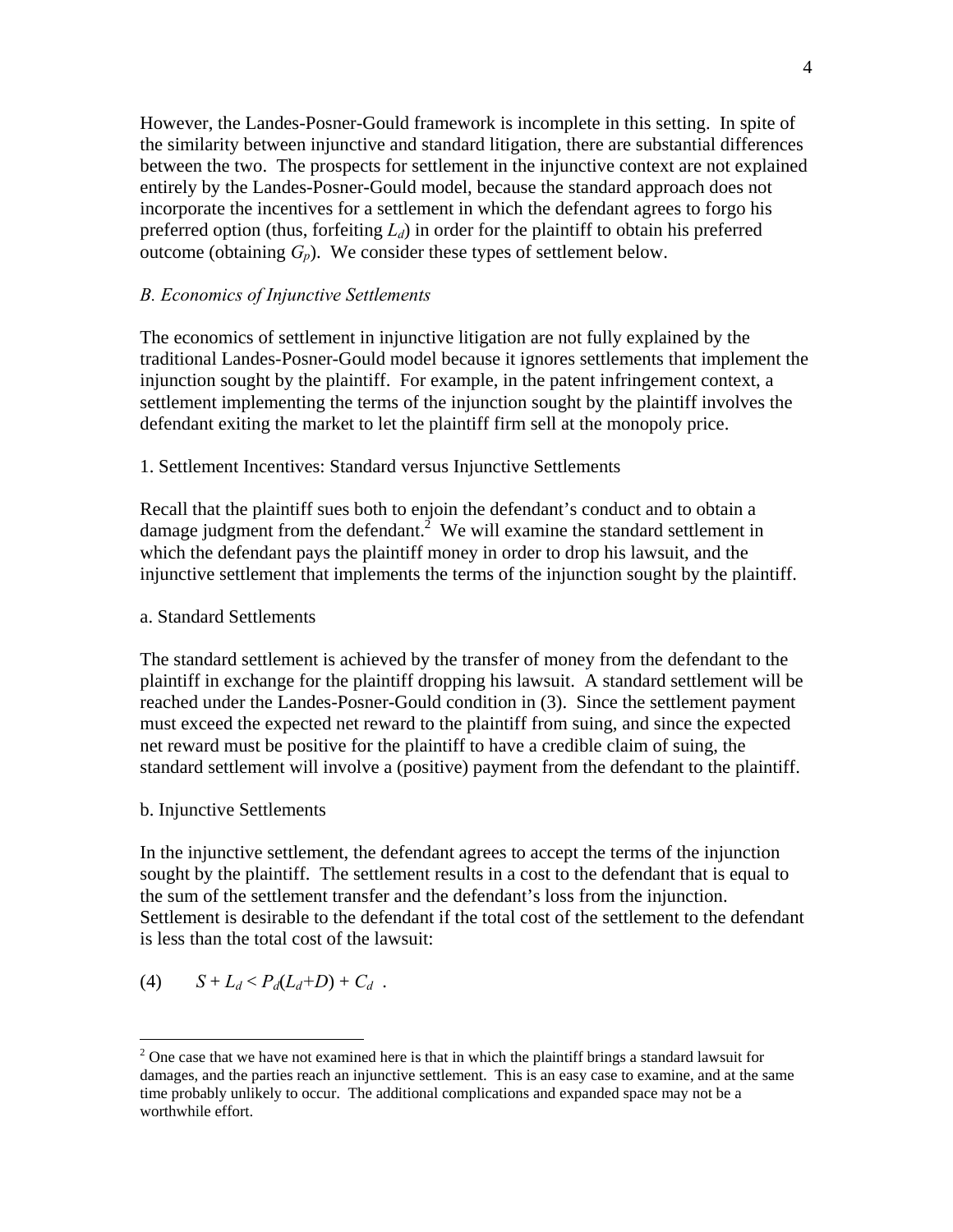Settlement is desirable to the plaintiff if the sum of the transfer and the gain from the injunction exceed his net payoff from the lawsuit:

(5) 
$$
S + G_p > P_p(G_p + D) - C_p
$$
.

It follows that the injunctive settlement will be observed if

(6) 
$$
(1-P_d)L_d - (1-P_p)G_p + (P_p-P_d)D < C_p + C_d.
$$

Injunctive litigation remains equivalent to a bet with process costs, involving the transfer of a token and fixed sum of money. However, the joint valuation of the token (the injunction) changes in comparison to the standard settlement scenario. The reason is that the injunctive settlement involves a voluntary transfer of the token from defendant to plaintiff. Given this, the only thing that can happen of relevance in litigation is for the plaintiff to lose, leaving the token in the defendant's hands. The joint value of litigation is enhanced by this prospect only if the defendant's expected gain from having the token awarded to him exceeds the plaintiff's expected loss.

The individual settlement incentive conditions (4) and (5) imply that the injunctive settlement, unlike the standard settlement, may require a negative settlement payment – i.e., from plaintiff to defendant. This is the case of a reverse settlement.

*Example 1*: Suppose the gain to the plaintiff  $(G_p)$  is \$500 and the loss to the defendant  $(L_d)$  is \$200. The cost of litigation is \$10 for the plaintiff and \$20 for the defendant. The plaintiff and the defendant both believe that the probability of plaintiff victory is 75%. The damage award is \$10. In order to accept a settlement, the defendant has to consider whether the cost of settlement,  $S + $200$ , is less than the cost of litigation,  $(75\%) ($10) +$  $(75\%)$ (\$200) + \$20 = \$177.50. Since an injunctive settlement will cost the defendant at least \$200, he will prefer litigation unless the plaintiff pays him at least \$22.50 in settlement. Now consider the plaintiff. In order to prefer the injunctive settlement to litigation the plaintiff considers whether the gain from the settlement,  $S + $500$ , is greater than the expected payoff from litigation,  $(75\%)$ (\$500) +  $(75\%)$ (\$10) – \$10 = \$372.50. Since the injunctive settlement guarantees the plaintiff \$127.50 more than does litigation, the plaintiff is willing to pay as much as \$127.50 for the settlement. A settlement will be observed involving a reverse payment between \$22.50 and \$127.50 from the plaintiff to the defendant. The key to the reverse settlement here is that the injunction is so costly to the defendant, relative to litigation, that he will not agree to it unless he receives a payment. At the same time the injunction with certainty is so valuable to the plaintiff, relative to litigation, that he is willing to pay for it.

An injunctive settlement can be achieved by the plaintiff sharing his gain with the defendant, rather than through the transfer of the settlement payment. Such a settlement would be desirable to the plaintiff if the share of the gain from the injunction that the plaintiff retains exceeds his net payoff from the lawsuit – that is, if  $(1-\alpha)G_p > P_p(G_p+D)$  $-C_p$ , where  $(1-\alpha)$  is the share retained by the plaintiff. The settlement would be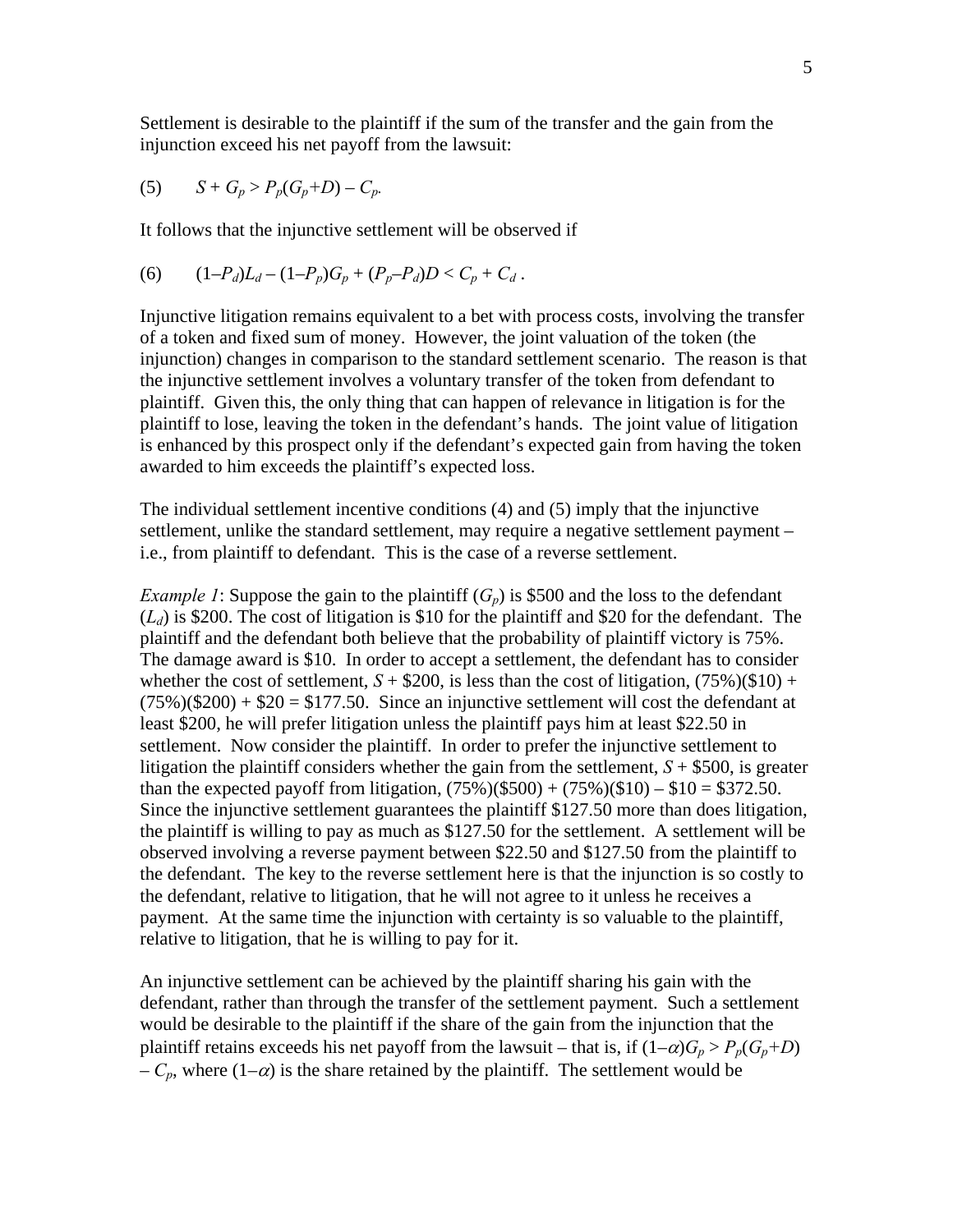desirable to the defendant if his net loss in settlement is less than the total cost of the lawsuit to the defendant – that is, if  $L_d - \alpha G_p < P_d(L_d+D) + C_d$ .

*Example 2*: Return to the numerical assumption of Example 1, with  $\alpha$  being the share of the plaintiff's gain offered to the defendant in settlement. The defendant has to consider whether  $$200 - \alpha ($500) < (75\%) ($10) + (75\%) ($200) + $20$ , or  $-\alpha ($00) < -22.5$ . The plaintiff considers whether  $(1-\alpha)(\$500) > \$372.5$ . If the plaintiff offers the defendant a share of the gain between .045 and .255, they will settle.

Since the reverse settlement is particularly controversial, it is worthwhile to examine the conditions under which it will be observed. Using (4) and (5), the reverse settlement will be observed when  $L_d > P_d(D + L_d) + C_d$  and  $G_p > P_p(D + G_p) - C_p$ , or equivalently, when  $(1-P_d)L_d > P_dD + C_d$  and  $(1-P_p)G_p > P_pD - C_p$ . In less formal terms:

*Observation 1*: *A reverse (injunctive) settlement will be observed when the plaintiff's gain from the injunction exceeds his expected net payoff from the lawsuit and the defendant's*  loss from the injunction exceeds the expected total cost of the lawsuit to the defendant.<sup>3</sup>

The reverse settlement is determined by the parties' predictions of the likelihood of plaintiff victory and the size of the stakes (i.e., the plaintiff's gain and the defendant's loss from the injunction). Reverse settlements are more likely when the parties think the plaintiff's likelihood of victory is low and when the stakes are high (relative to damages and litigation costs).

The intuition behind the reverse settlement is simple. Assume the defendant's loss from an injunction is large relative to the damages and litigation cost. An injunctive settlement requires the defendant to bear the loss from the injunction with certainty, while litigation involves only a risk of such a loss. Under these conditions, the defendant will often demand to be paid in order to accept the injunctive settlement. If he is not paid, he will prefer to take the gamble of litigation. Similarly, as the defendant becomes more optimistic (i.e., believes the plaintiff is more likely to lose), he will demand a payment in order to settle.

Reverse settlements may signal a weak claim on the part of the plaintiff. However, they may be observed even when the plaintiff has a strong claim if the stakes associated with the injunction are high. Alternatively, a reverse settlement may be observed, even though the plaintiff believes he has a strong case, when the defendant is optimistic about his likelihood of victory (so must be paid to settle) and the plaintiff's gain from the injunction is large.<sup>4</sup>

 $\overline{a}$ 

<sup>&</sup>lt;sup>3</sup> If the probabilities of a damage award and of an injunction differ (see note 1 *supra*), then the conditions for a reverse settlement change to  $(1-P_p')G_p > P_pD - C_p$  and  $(1-P_d')L_d > P_dD + C_d$ .

<sup>&</sup>lt;sup>4</sup> The defendant optimism explanation is emphasized in Schildkraut (2004). One example that may serve as an illustration of a case where the defendant is optimistic and the plaintiff's gain from the injunction is large is the trademark dispute between Microsoft and Lindows (Holman, 2007, 501). Microsoft sued Lindows for trademark infringement, alleging that the Lindows was confusingly similar to the Windows trademark. A pretrial ruling permitted the jury to be instructed to consider whether "windows" was a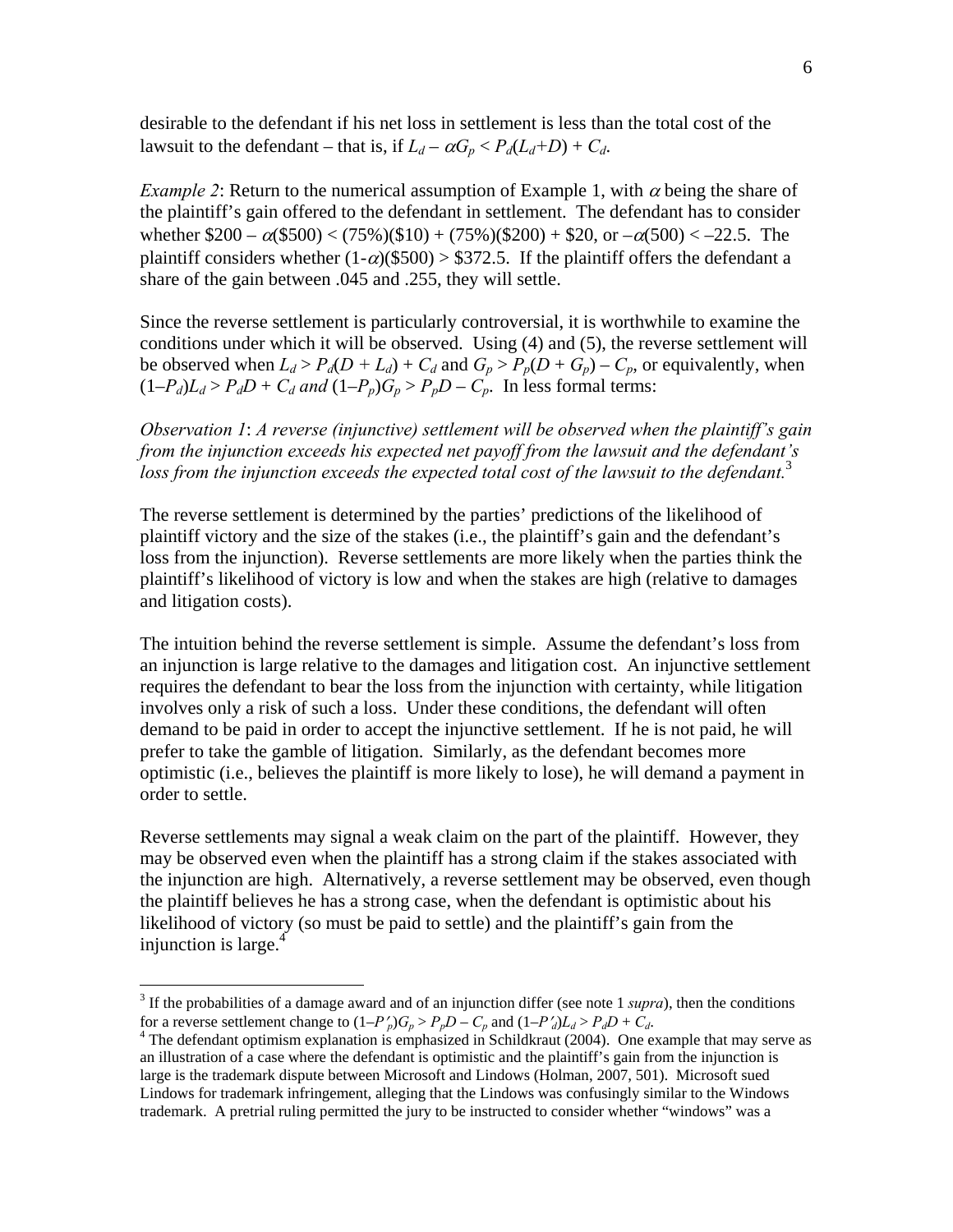2. Comparing Injunctive and Standard Settlements

An injunctive settlement may be possible under conditions in which a standard settlement may not be possible, and conversely. Consideration of the two types of settlement enhances the set of potential settlement agreements.

Intuition would suggest that that the injunction should be awarded to the plaintiff when the plaintiff's gain from the injunction is greater than the defendant's loss. This is equivalent to awarding a property right to the party who values it the most. It follows that a wealth-maximizing voluntary agreement would reach the same result. That intuition is borne out in this model. In particular, *the injunctive settlement is more likely to occur than the standard settlement if the gain to the plaintiff from the injunction is greater than the loss to the defendant.* This is easily demonstrated: using (3) and (6), an injunctive settlement is more likely than the standard settlement if

(7) 
$$
(1 - P_d)L_d - (1 - P_p)G_p < P_p G_p - P_d L_d \quad ,
$$

which holds only when  $L_d < G_p$ .

Settlement incentives for injunctive litigation are greater than in the standard analysis in which the only issue is whether money will be transferred from the defendant to the plaintiff. Figure 2 shows the settlement incentive for different combinations of the plaintiff's gain from the injunction and the defendant's loss from the injunction.

Figure 2 examines the case in which the plaintiff's estimate of the probability of plaintiff victory exceeds the defendant's estimate of that probability and the dispute would settle if it were only about monetary damages.<sup>5</sup> The line *SS* shows the boundary on standard settlements. Standard settlements will occur in the shaded space above *SS*. Injunctive settlements will occur in the shaded space below *IS*. Both types of settlement will be observed for loss-gain combinations in the intersection of the two shaded areas. Litigation to judgment will occur in the white pie-shaped region of the diagram.

Incorporation of injunctive settlements in the analysis of litigation drastically reduces the set of outcomes in which litigation to judgment occurs. In the standard settlement model, litigation to judgment would be observed for all of the gain-loss combinations below *SS*. With injunctive settlements taken into account, litigation occurs for only a fraction of those combinations.

generic term before Microsoft introduced its operating system software (Holman, at 502). Rather than risk losing its trademark, Microsoft settled by making a reverse payment of \$20 million to Lindows in exchange for Lindows agreeing to change its name (to Linspire) (Holman, at 502).

<sup>&</sup>lt;sup>5</sup> Specifically, Figure 2 assumes  $P_p > P_d$  and  $(P_p - P_d)D < C_p + C_d$ . There are two other parameter configurations to examine: (1)  $P_p > P_d$  and  $(P_p - P_d)D > C_p + C_d$ ; and (2)  $P_p < P_d$  and  $(P_p - P_d)D < C_p + C_d$ . The "litigation cone" is larger in these two alternative diagrams. In the first, the slopes of *SS* and *IS* are the same, but their intersection occurs in the third quadrant. In the second configuration, the *SS* and *IS* curves switch places (in comparison to Figure 2), and the litigation cone covers the small positive and the negative values of  $L_d$  and  $G_p$ . The parameter configuration  $P_p < P_d$  and  $(P_p - P_d)D > C_p + C_d$  is infeasible.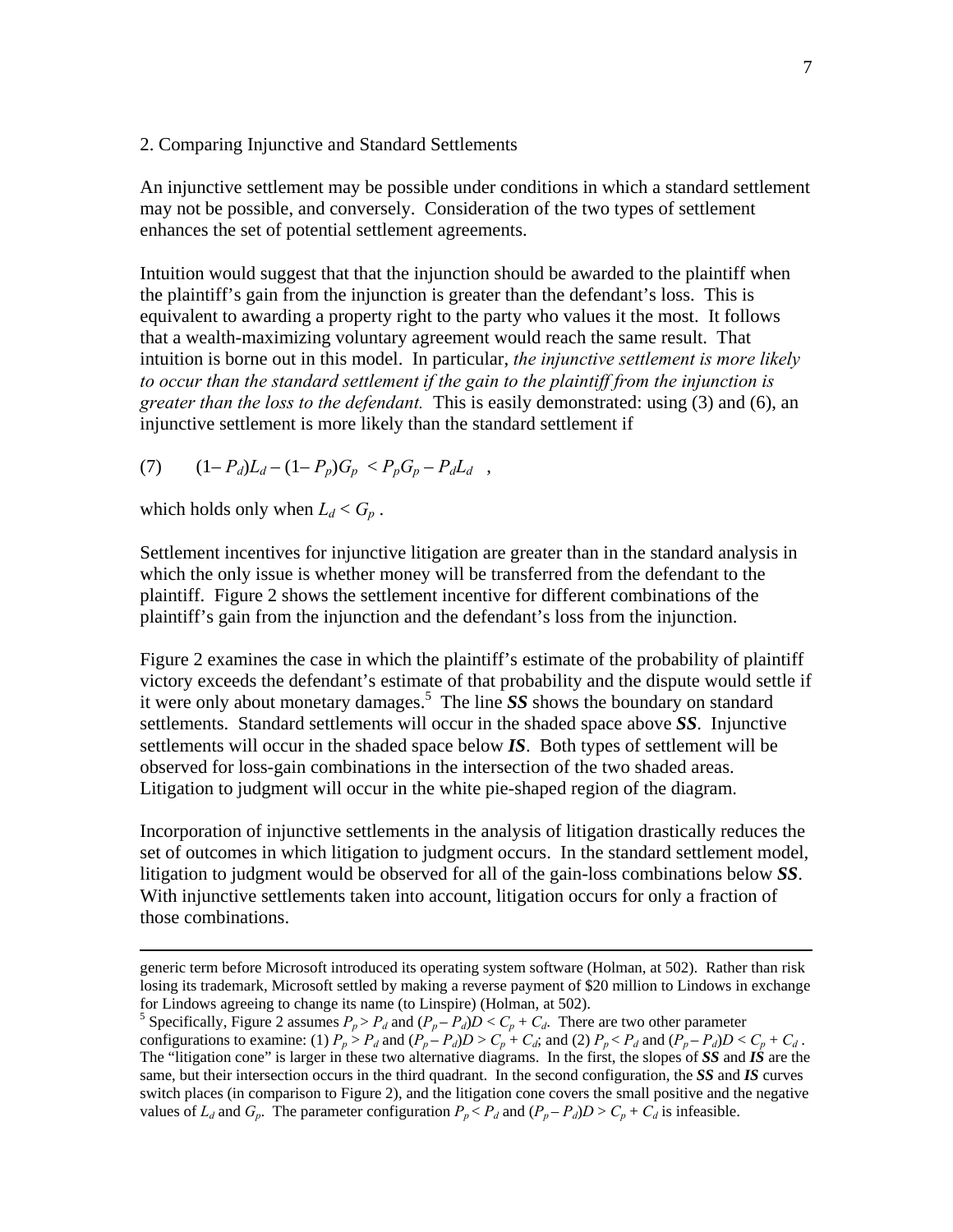Consider the broader implications. The standard analysis of settlement has led to the general view that the vast majority of cases settle because trial-outcome beliefs are similar and litigation stakes are similar.<sup>6</sup> But incorporating injunctive settlements upends that story. In this analysis, if trial outcome beliefs and stakes are randomly assigned settlements should still greatly outnumber the disputes going to litigation. The observation that most cases settle does not necessarily imply symmetric stakes or similar trial-outcome beliefs in this analysis.

<sup>&</sup>lt;sup>6</sup>There is some controversy concerning the measurement of settlements. Eisenberg & Lanvers (2008) report lower settlement rates than the common 90% estimate, and considerably variation in settlement rates across areas of litigation. The model of this paper provides an approach to explaining variation in settlement rates across areas of litigation.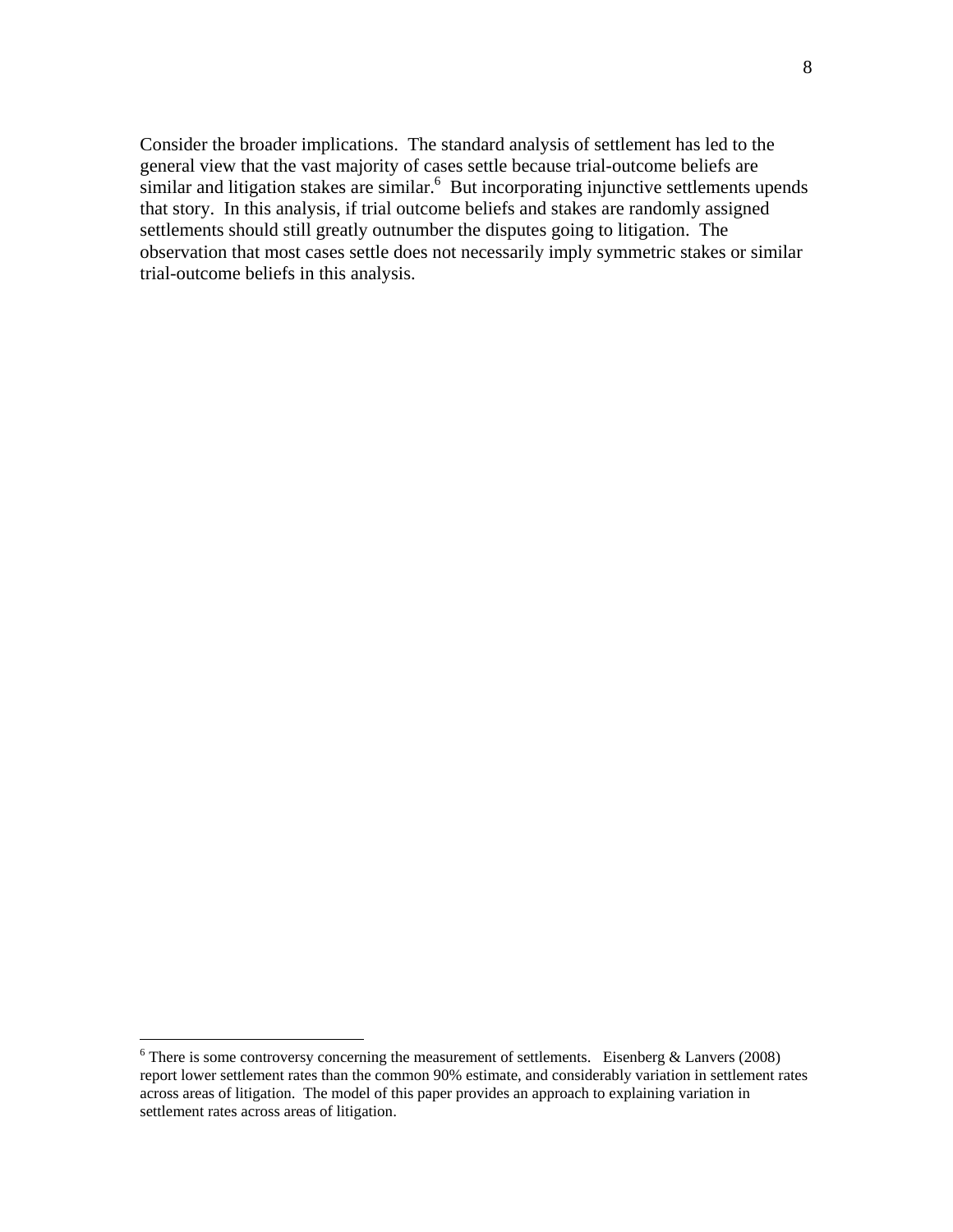

Figure 2: Diagram of Litigation and Settlement Areas for  $P_p > P_d$ and  $(P_p - P_d)D < C_p + C_d$ .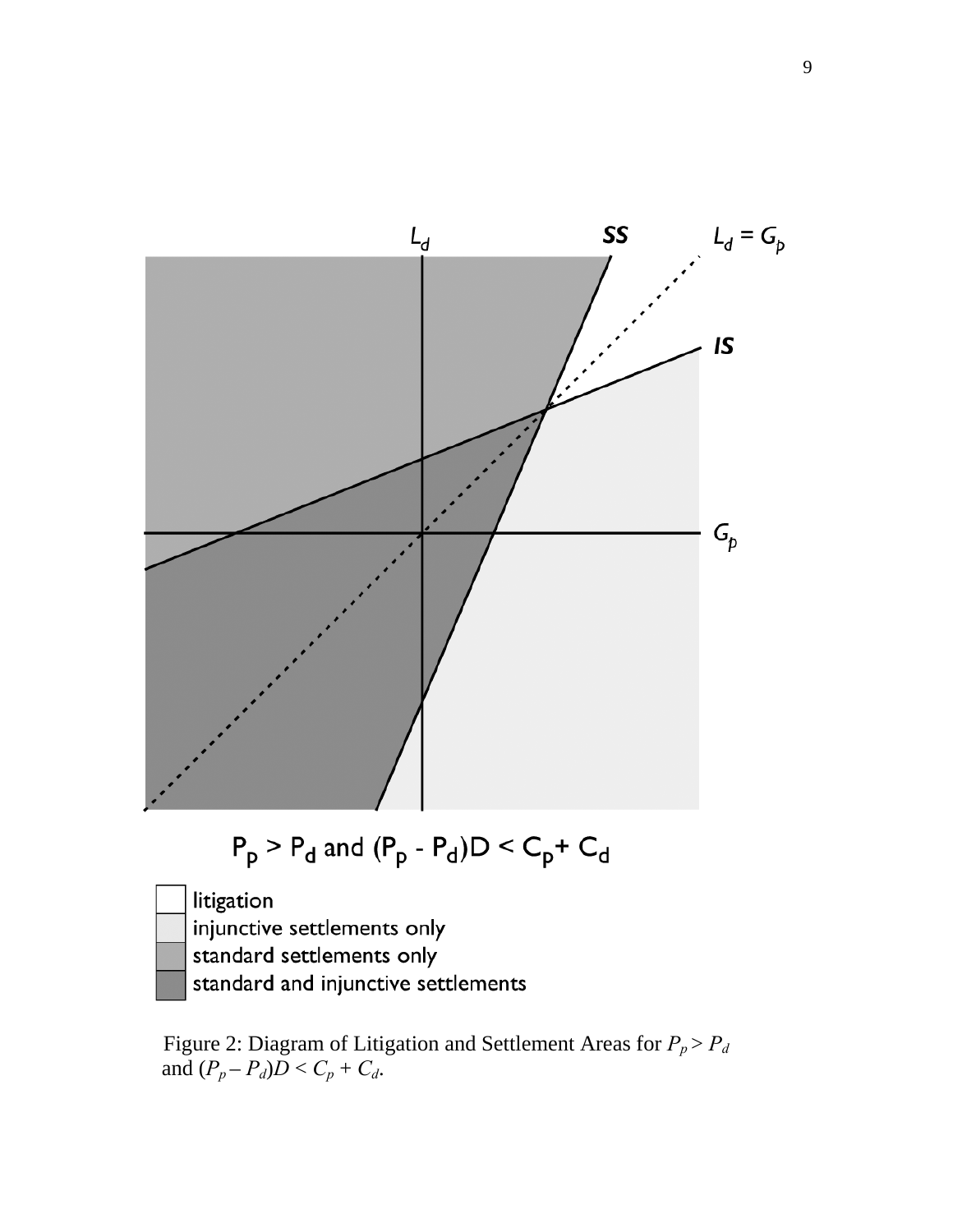#### 3. Consistent Beliefs

As we noted earlier, it has been argued that most legal disputes settle because the plaintiff and the defendant come to similar predictions of the likelihood of a plaintiff victory in the dispute. For this reason we think it is important to examine the incentives for the different types of settlement in the case of consistent beliefs.

Given consistent beliefs ( $P_p = P_d = P$ ), the standard settlement condition is  $P(G_p - L_d)$  $C_p + C_d$ , so that a standard settlement occurs when

(8) 
$$
L_d > G_p - (C_p + C_d)/P
$$
.

 $\overline{a}$ 

An injunctive settlement will occur when

(9) 
$$
L_d < G_p + (C_p + C_d)/(1-P)
$$
.

These individual settlement conditions imply that some type of settlement is always feasible under. The general message is as follows.

*Proposition 1*: *Under consistent beliefs, litigation to judgment will not occur. All disputes will settle, whether stakes are asymmetric or not.*

This is not an implication of the Landes-Posner-Gould analysis. In addition, this ignores strategic interactions and transaction costs, either of which could generate litigation under the conditions in which this model predicts that litigation will not occur.

Before considering the detailed implications of Proposition 1, consider its implications for the literature on settlement and litigation. One view advanced in the literature is that when beliefs are consistent, litigation will not occur unless the parties have asymmetric stakes.<sup>7</sup> Deviations from the Priest-Klein (1984) theorem's fifty percent win rate prediction are often explained on this basis. $8\text{ The argument runs as follows: when the}$ trial outcome is least uncertain (not close to 50 percent), the parties' beliefs will tend to be consistent most often, so litigation will not occur unless stakes are asymmetric. To elaborate, let trial-outcome beliefs be generated according  $P_d = P + \varepsilon_d$ ,  $P_p = P + \varepsilon_p$ , where  $\varepsilon_d$  and  $\varepsilon_p$  have mean zero (Hylton, 2006). Substituting into (3), settlement occurs when  $P(G_p - L_d) + \varepsilon_p G_p - \varepsilon_d L_d + (\varepsilon_p - \varepsilon_d)D < C_p + C_d$ . Under the Priest-Klein analysis, when the trial outcome is least uncertain (i.e.,  $P$  is not close to fifty percent), the error variances will be small. Thus, a significant deviation from the fifty percent win rate prediction would be due to the stakes asymmetry, where specifically  $G_p > L_d$ .

 $<sup>7</sup>$  This view is obviously supported by the Landes-Posner-Gould condition (3). If beliefs are consistent, the</sup> settlement condition simplifies to:  $P(G_p - L_d) < C_p + C_d$ , and clearly asymmetry in stakes is necessary for litigation to occur.

 $8$  For an empirical application of the asymmetric stakes theory, see Siegelman & Waldfogel (1999). An alternative to the asymmetric stakes theory is the asymmetric information theory explored in Hylton (2006).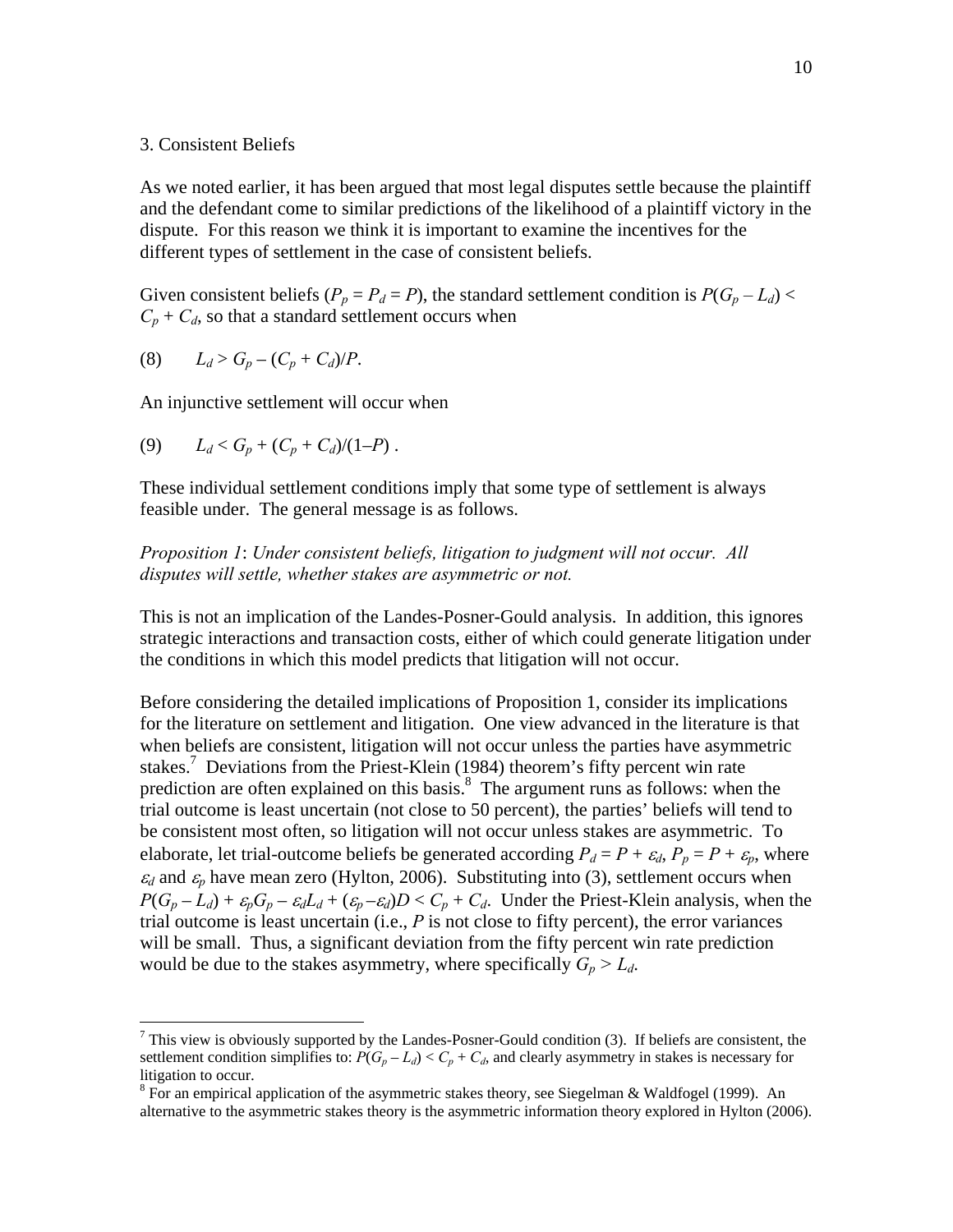However, the analysis here shows that even if stakes are asymmetric, all disputes will settle when the parties have consistent beliefs. This implies that when the full panoply of settlement agreements are taken into account, deviations from the 50 percent prediction cannot be explained by the existence of asymmetric stakes.<sup>9</sup> To elaborate, if beliefs are generated according to  $P_d = P + \varepsilon_d$ ,  $P_p = P + \varepsilon_p$ , then when injunctive settlements are taken into account there are two conditions governing settlement:  $P(G_p - L_d) + \varepsilon_p G_p$  $\varepsilon_d L_d + (\varepsilon_p - \varepsilon_d)D < C_p + C_d$ , and  $(1-P)(L_d - G_p) + \varepsilon_p G_p - \varepsilon_d L_d + (\varepsilon_p - \varepsilon_d)D < C_p + C_d$ . Stakes asymmetry no longer provides an explanation, consistent with the Priest-Klein conjecture, for litigation that results in an average win rate that is different from 50 percent.

Figure 3 shows the distribution of settlement outcomes under consistent beliefs. Again, standard settlements occur in the region above *SS*. Injunctive settlements occur in the region below *IS*. Above *IS*, only standard settlements will occur. Below *SS*, only injunctive settlements occur. In the space between *IS* and the 45 degree line, both types of settlement can occur though standard settlements are more likely than injunctive settlements. The converse holds for the space between *SS* and the 45 degree line. It follows that for the consistent beliefs case:

*Observation 2*: *As the probability of plaintiff victory approaches one, the likelihood of an injunctive settlement increases relative to that of a standard settlement. Conversely, as the probability of victory approaches zero, the likelihood of a standard settlement increases relative to that of an injunctive settlement*. 10

Suppose the plaintiff's probability of winning at trial approaches one. Even if the plaintiff's gain is less than the defendant's loss, the injunctive settlement may be attractive because it avoids the cost of litigation. The defendant is almost surely going to lose anyway, and the court will impose the injunction. It follows then that as the plaintiff's probability of victory approaches one, the injunctive settlement becomes increasingly attractive because it avoids litigation costs. A similar litigation-costavoidance argument applies to the case in which the plaintiff's probability of victory approaches zero.

1

 $9$  Rather than asymmetry in stakes, the explanation for litigation would have to be based on incomplete ownership or fragmentation of stakes, which is essentially a transaction-cost theory. For further discussion,

<sup>&</sup>lt;sup>10</sup> In Figure 3, as  $\vec{P}$  approaches one, *IS* shifts upward, expanding the range of conditions in which the injunctive settlement is feasible. Similarly, as *P* approaches zero, *SS* shifts downward, expanding the range of conditions in which the standard settlement is feasible.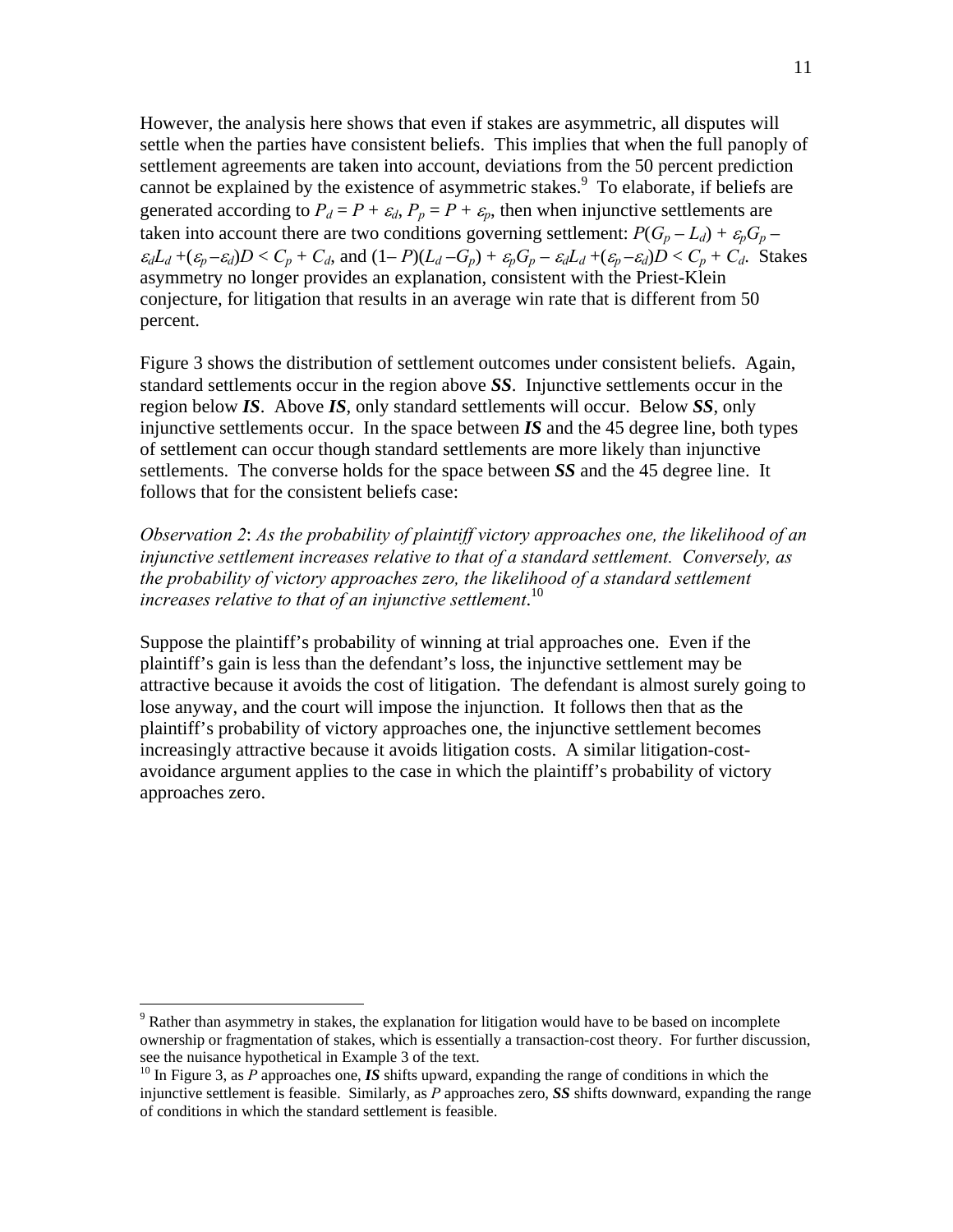

| injunctive settlements only         |
|-------------------------------------|
| standard settlements only           |
| standard and injunctive settlements |

 Figure 3: Diagram of Litigation and Settlement Areas for Consistent Beliefs Case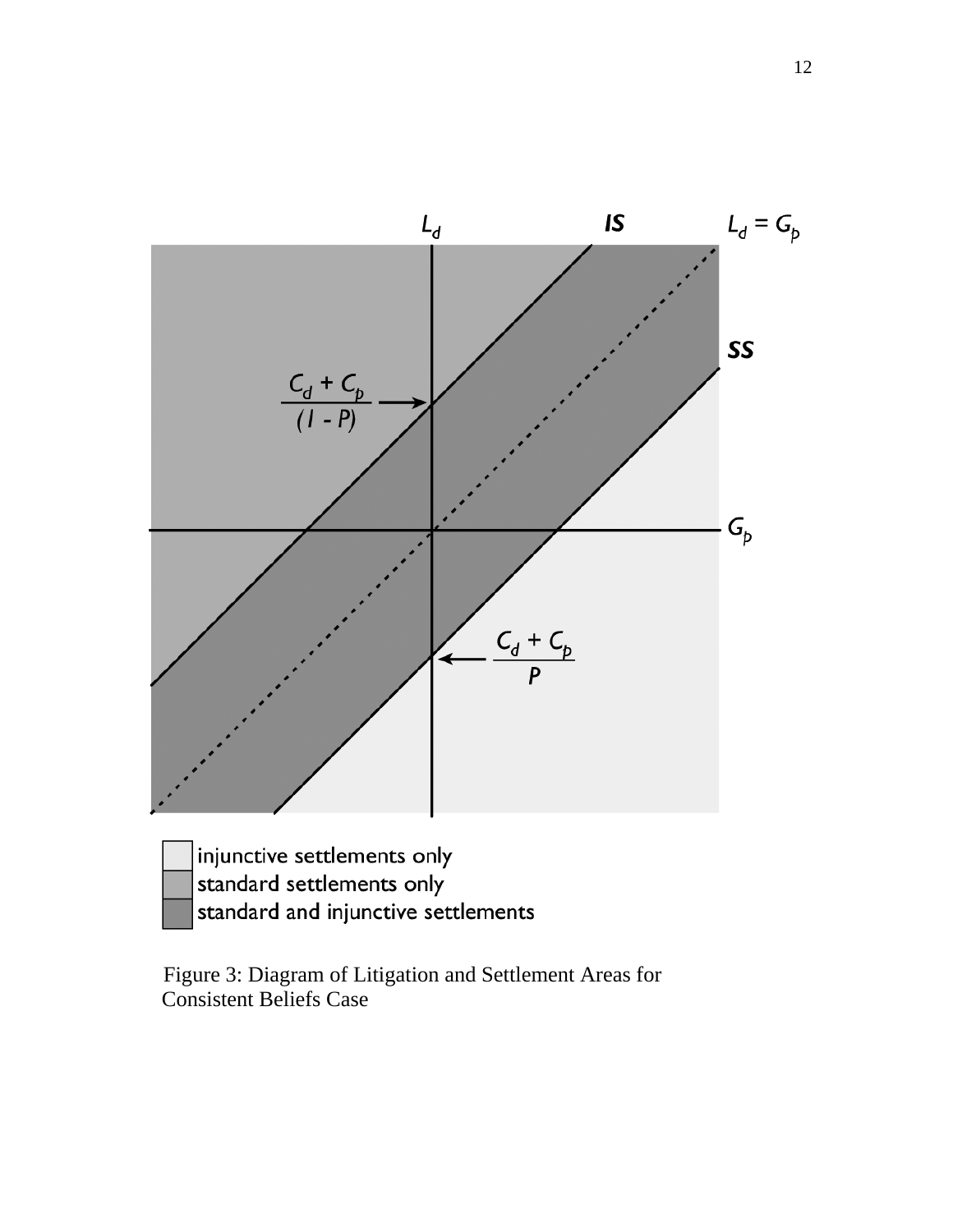#### III. Applications of Model

The preceding analysis focused on the incentives for injunctive settlements and contrasting those incentives with the analysis of standard settlements. Allowing for injunctive settlements expands the range of potential settlement agreements and explains the observation of reverse settlements. Here we discuss applications of the model.

#### A. Nuisance Example: Compensated Injunctions

The general results on injunctive settlements have implications for several areas of litigation. Consider, for example, a nuisance lawsuit. Suppose the defendant is a smokebelching factory and the plaintiff is a class consisting of homeowners downwind from the factory. A standard settlement would involve a payment from the factory to the homeowners, permitting the factory to continue emitting pollution. This was the solution adopted as a remedy by the court in *Boomer v. Atlantic Cement Co*.<sup>11</sup> An injunctive settlement would involve the factory abating the pollution, perhaps by shutting down. In a reverse injunctive settlement, the homeowners would pay the factory to shut down. This is the remedial combination first suggested in Calabresi and Melamed (1972) and later observed as a court order in *Spur Industries v. Del E. Webb Development Co*. 12

The results of the previous section imply that the injunctive settlement is more likely to be observed than the standard settlement when the gain to the homeowners from the injunction exceeds the loss to the factory. Thus, if the value of the homeowners' property exceeds the value of the factory by a substantial amount, the injunctive settlement is likely to be observed. The reverse settlement (voluntary compensated injunction) is likely to be observed, based on the analysis of the preceding section (Example 1 and Observation 1), when the stakes are high relative to the damages suffered by the homeowners.

*Example 3*: Suppose the value of the homeowners' property declines from \$10 million to \$1 million because of pollution from the defendant's factory. An injunction would cause the property value to rise back up to the initial value of \$10 million. The gain from the injunction would therefore be \$9 million. Suppose also that the homeowners have suffered some adverse health effects amounting to \$1 million in damages. Assume consistent beliefs with  $P = .6$ , and that the cost of litigation for the plaintiffs is \$100,000. On the factory's side, assume the value of the factory is \$5 million, and that the factory's cost of litigation is \$400,000. Given these assumptions, the homeowners' payoff from litigation is  $(.6)(\$1$  million) +  $(.6)(\$9$  million) –  $\$100,000 = \$5.9$  million. The homeowners' gain from the injunction would be \$9 million. Hence, the homeowners would be willing to pay up to \$3.1 million for the injunctive settlement. For the defendant factory, the expected cost from litigation is  $(.6)(\$1$  million +  $\$5$  million) +  $$400,000 = $4$  million. An injunction imposed with certainty will cost the factory \$5 million, so it will demand a payment of \$1 million to accept the proposed injunction rather than continue to litigate. A reverse settlement payment between \$1 million and

1

<sup>&</sup>lt;sup>11</sup> 257 N.E.2d 879 (N.Y. 1970).

<sup>&</sup>lt;sup>12</sup> 108 Ariz. 178, 494 P.2d 700 (1972).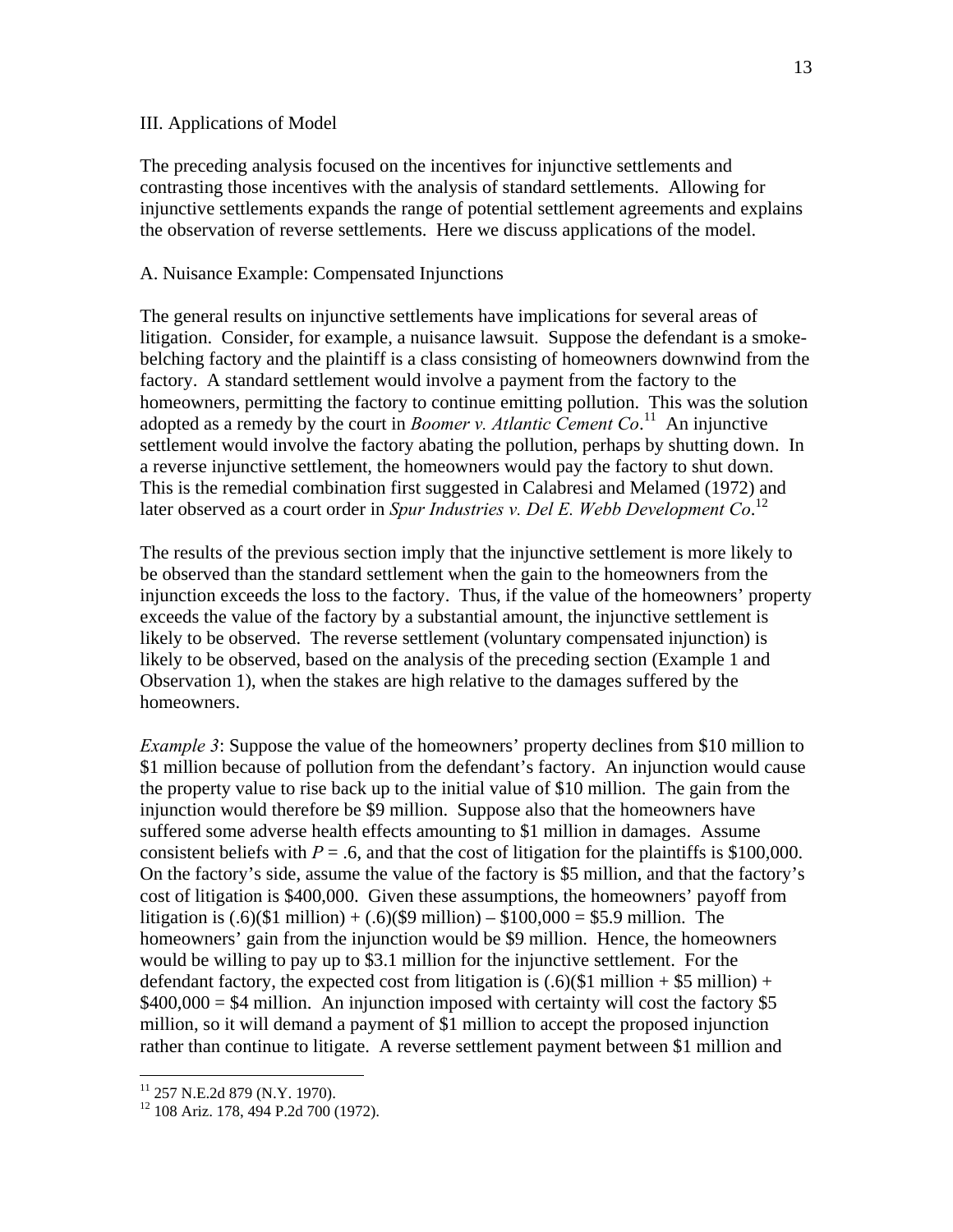\$3.1 million will be observed. This is consistent with the model of this paper because the stakes are large relative to the damages and the litigation costs. The injunctive settlement effectively transfers the property right over local air quality to the party that places the greatest value on it.

One interesting difference between the nuisance example and other instances of litigation is that transaction costs could present an especially formidable obstacle to the reverse settlement in the nuisance setting. Suppose, in Example 3, that there are one thousand homeowners affected by the factory. An injunctive settlement secured through a reverse payment would require each homeowner to pay a minimum average of \$1,000. Some homeowners might hold out on payment, hoping that others would pick up the difference. This is the familiar problem observed in the financing of public goods. Since the opposing parties have consistent beliefs in this example, *fragmentation of stakes*, not asymmetry in stakes, is the factor that could drive them into litigation.

The previous example assumes that the injunction in a nuisance dispute would be issued with the same probability that the court would find the existence of a nuisance. One lesson of *Boomer* is that this is not necessarily so. When the losses to surrounding property owners are small relative to the cost of shuttering the factory, a damage payment to the surrounding property owners may be ordered by the court instead of an injunction.

If the probability of an injunction differs from that of a finding of a violation of the law, or if the finding of a violation leads to compensation rather than an injunction, the incentives governing the injunctive settlement change. Suppose the probability of an injunction being issued is less than the probability of the court finding that a nuisance exists. Then the defendant, aware that his factory is less likely to be shut down, will be more likely to demand a payment (or a larger payment) in order to agree to an injunctive settlement. The plaintiff, aware that he is less likely to get the gain from an injunction through litigation, will be more likely to pay for an injunctive settlement. To illustrate, suppose in Example 3 that the likelihood of a finding of a nuisance is .6 and the likelihood of an injunction being issued is .4. Then the homeowners' payoff from litigation would be  $(.6)(\$1 \text{ million}) + (.4)(\$9 \text{ million}) - \$100,000 = \$4 \text{ million}, \text{which}$ implies that homeowners would be willing to spend up to \$5 million for the injunctive settlement. For the factory, the expected cost from litigation would be  $(.6)(\$1$  million) +  $(.4)(\$5$  million) + \$400,000 = \$3 million, which implies that the factor would need to receive \$2 million in order to shut down voluntarily.

If the court provides compensation to the plaintiff rather than an injunction the implications for a reverse injunctive settlement change significantly. When compensation based on the economic loss the plaintiffs will be required, the conditions for a reverse settlement become  $G_p > P_p(D + \beta G_p) - C_p$  for the plaintiff, and  $L_d > P_d(D +$  $\beta G_p$ ) +  $C_d$  for the defendant, where  $\beta$  is the percentage of the plaintiffs' economic value loss compensated. When the defendant evaluates the cost of litigation, he now considers the compensation payment based on the plaintiffs' value loss rather than the cost of the injunction to him. When the economic value loss is large relative to the factory value, the factory owner may prefer the injunctive settlement to litigation, and may be willing to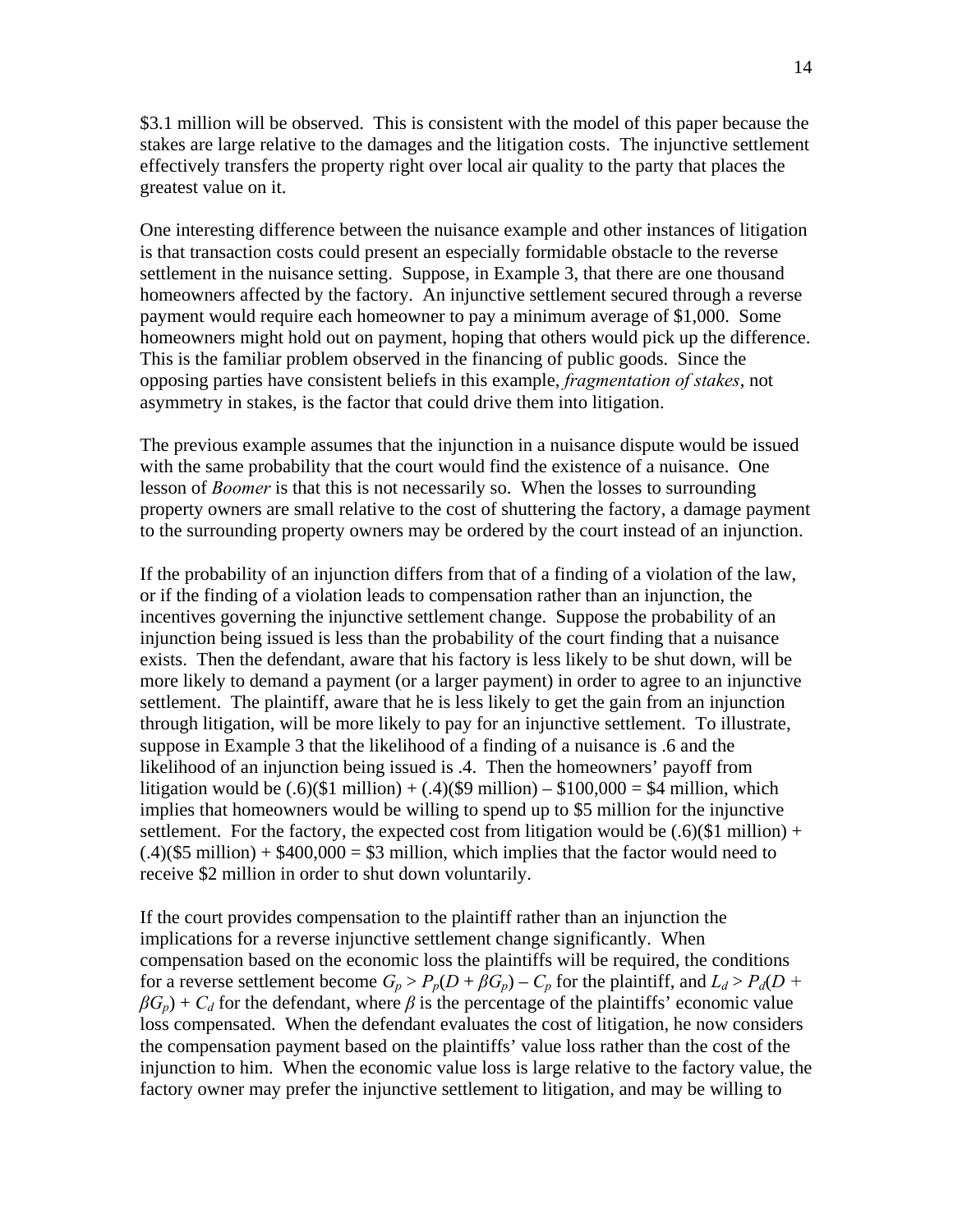provide a payment to plaintiffs to avoid litigation. If, on the other hand, the factory value is large relative the plaintiffs' economic value loss (or the compensation ratio is small), then this becomes similar to the case where the probability of the injunction is less than the probability of a nuisance finding. As the compensation ratio declines, the factory owner demands a larger payment and the homeowners are more willing to pay it. To illustrate, return to the assumptions of Example 3, and let the compensation ratio (*β*) be 80%. The plaintiff homeowners' payoff from litigation would be  $(.6)(\$1$  million) +  $(.6)(.8)($9 million) - $100,000 = $4.82 million, which implies that home owners would$ be willing to spend up to \$4.18 million for the injunction. For the factory, the cost from litigation would be  $(.6)(\$1 \text{ million}) + (.6)(.8)(\$9 \text{ million}) + \$400,000 = \$5.32 \text{ million}.$ This implies that the factory will demand a payment to shut down only if the factory's value exceeds \$5.32 million. If the factory's value is less than \$5.32 million, it will prefer the injunctive settlement (shutting down) rather than continuing to litigate in the face of the risk of a large damage payment based on the plaintiffs' loss.

The structure of the nuisance problem considered here applies to many disputes. Consider the "fencing out" versus "fencing in" problem (Ellickson, 1991). Two neighbors own adjacent parcels. One owns cattle that roam about and damage the property of his neighbor. If the victim of the damage sues the cattle owner, he may seek an injunction that would effectively force the cattle owner to fence in his animals. Instead of seeking a settlement for money that preserves the status quo, the plaintiff could ask for an injunctive settlement. If the victim's property value is large relative to the value the cattle owner places on the animals' freedom to roam about, a reverse settlement may be observed.

#### B. Patent Infringement

The settlement model of this paper can be modified to take into account the considerations in patent infringement litigation. Patent infringement litigation can be distinguished from nuisance litigation in several ways. Most importantly, it is believed that there is a dynamic efficiency cost associated with patent infringement. If patents are infringed easily with no punishment to infringers, innovators will have weak incentives to invent new products and processes.

We will assume that there is a potential dynamic incentive cost resulting from the rejection of the plaintiff's infringement claim. Let the social cost of the dynamic incentive effect be  $\mathcal{Y}$ . The portion of the social cost borne by the plaintiff will be represented by *γ*.

In the infringement setting, the gain to the plaintiff  $G_p$  represents the value to the plaintiff of the defendant's decision to discontinue the allegedly infringing activity. The loss to the defendant  $L_d$  represents the profits forgone by the defendant's decision to discontinue the activity.

The injunctive settlement will be desirable to the infringement plaintiff if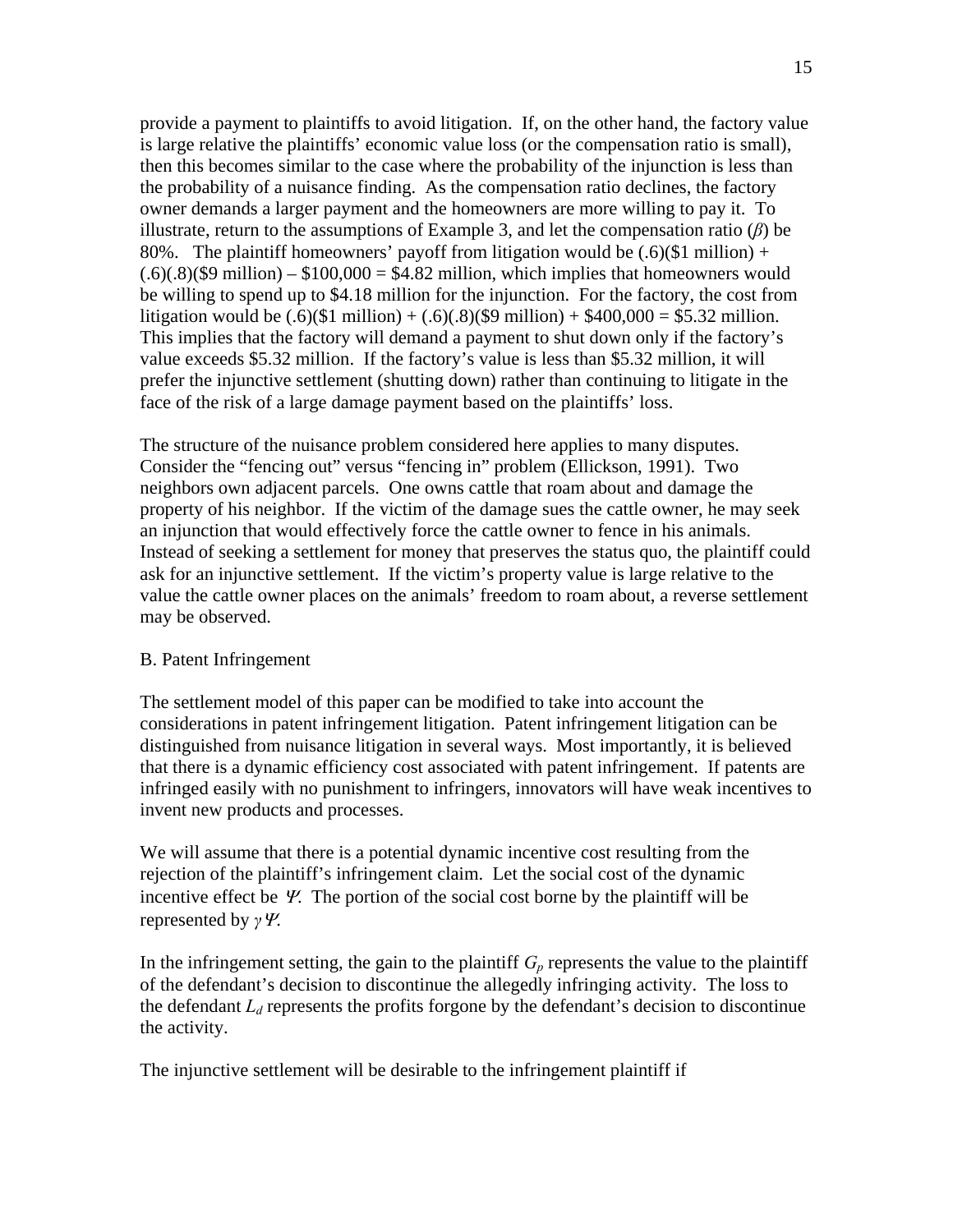(10) 
$$
S + G_p > P_p(G_p + D) - C_p - (1 - P_p) \gamma \Psi
$$

where the last term reflects the plaintiff's perception of the dynamic incentive cost of losing his patent monopoly. The condition determining whether the injunctive settlement is desirable to the defendant is the same as in the basic model:

(11) 
$$
S + L_d < P_d(L_d+D) + C_d
$$
.

An injunctive settlement will observed when

(12) 
$$
(1-P_d)L_d - (1-P_p)G_p + (P_p-P_d)D - (1-P_p)\gamma \Psi < C_p + C_d
$$

The likelihood of an injunctive settlement is greater than in the previous analysis, because the plaintiff is willing to pay more in order to avoid the dynamic efficiency cost.

The dynamic efficiency concern is expressed in connection with infringement of intellectual property rights in general – with respect to patents, copyrights, trademarks, and trade secrets. The framework set out here applies to injunctive settlements in all of these areas. The economic analysis of the incentives for injunctive settlements, and for reverse settlements, does not differ substantially from what we have discussed earlier.

However, one important distinguishing characteristic of infringement litigation is the divergence between private and social incentives to settle (Shavell, 1982b). An injunctive settlement denies consumers the surplus that would be generated by the market entry of the alleged infringer (Shapiro, 2003). This is an element of social welfare that is not taken into account in the conditions governing the private incentives for settlement, shown in (10) and (11). As a result, the private incentive for an injunctive settlement may be greater (or less) than the social incentive. Indeed, if  $W$  is the additional consumer welfare generated by the entry of the alleged infringer and *P* is treated as the objective probability of infringement, an injunctive settlement will be socially desirable if and only if

(13)  $(1-P)(W + L_d) < C_p + C_d + (1-P)\Psi$ 

This means that the social gain from litigation, which is the value of the additional surplus and the gain to the defendant infringer, is less than the sum of the litigation costs and the expected social cost of permitting infringement.

*Example 4*: Suppose the value of the plaintiff's patent on an invention declines from \$100 million to \$20 million because of the defendant's infringement. An injunction would cause the value of the patent to increase to \$80 million, the discount from one hundred reflecting the shorter remaining time on the patent grant. The gain to the plaintiff patentee from the injunction would therefore be \$60 million. Suppose also that the patentee has lost market share as a result of the infringement, resulting in \$10 million in damages. Beliefs are consistent with  $P = .6$ . The cost of litigation for the plaintiff patentee is \$1 million. On the defendant's side, assume the value of the infringing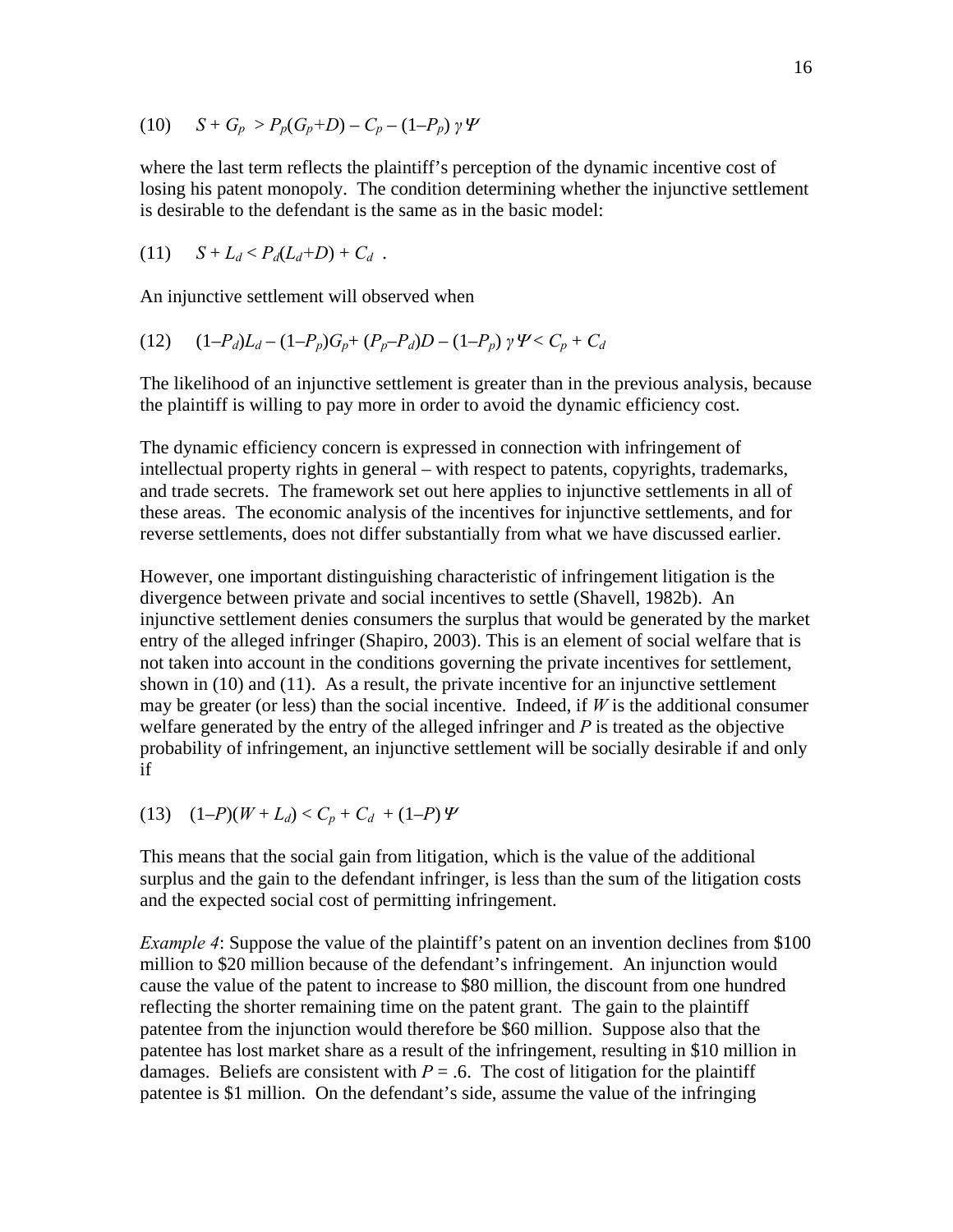business \$30 million, and that the cost of litigation for the alleged infringer is \$4 million. Given these assumptions, the patentee's expected award from litigation is  $(.6)(\$10)$ million) +  $(.6)(\$60$  million) = \$42 million. However, if the patentee loses the litigation, his future incentives to invent, in connection with the existing patent or for new products, will be diminished as will be those of similar firms. Suppose the cost of that diminishment in incentives is \$10 million, and the portion borne by the patentee alone is \$5 million. The expected cost to the patentee will therefore be  $(.4)(\$5$  million) = \$2 million. Given all of this, the patentee's expected payoff from litigation is \$42 million – \$2million – \$1million = \$39 million. The patentee's gain from the injunction would be \$60 million. Hence, the patentee would be willing to pay up to \$21 million for the injunctive settlement. For the defendant firm, the expected cost from litigation is (.6)(\$10 million  $+$  \$30 million)  $+$  \$4 million = \$28 million. An injunction with certainty will cost the alleged infringer \$30 million, so it will demand a payment of \$2 million to accept the proposed injunction rather than continue to litigate. A reverse settlement payment between \$2 million and \$21 million will be observed. The settlement, however, will not be socially desirable. Suppose the loss in consumer welfare from the exclusion of the alleged infringer is only \$1 million. The social benefit from continued litigation would be equal to  $(.4)(\$30$  million + \$1 million) = \$12.4 million. The social cost of this patent litigation would be \$1 million +  $$4$  million +  $(.4)($10$  million) = \$9 million. Society would be better off if the parties were *not* permitted to settle the dispute.

The problems illustrated here, and especially the divergence between private and social incentives to settle, are observed more generally in all types of competition-blocking litigation. Intellectual property infringement cases all fall within this category, and so do administrative proceedings associated with efforts to block competition, such as antidumping proceedings (Cho, 2009).

#### C. Waivers

In addition to the settlement option, an injunctive settlement could be incorporated into negotiations over a pre-dispute waiver agreement. In other words, before any event occurs that might lead to a lawsuit, the potential plaintiff could approach the potential defendant and negotiate an agreement in which he promises never to sue in exchange for the potential defendant's agreement to forgo the activity that might generate a lawsuit from the potential plaintiff. For example, a patentee could approach a firm that might potentially infringe on its patent and enter into an agreement in which the patentee promises not to sue for infringement and the firm agrees to forgo any future activity that the patentee alleges is an infringement. This type of *injunctive waiver* would be an alternative to the *standard waiver*, which involves just an agreement by the potential plaintiff to forgo his right to sue.

In the standard litigation framework, private and social incentives to sue diverge because of the costliness of litigation (Shavell, 1982b). In a low transaction cost setting, the standard waiver provides a Coasean solution to the inefficient litigation that arises because of this divergence (Hylton, 2000). Whenever the deterrence benefits from litigation are less than the expected litigation costs, standard waivers will be exchanged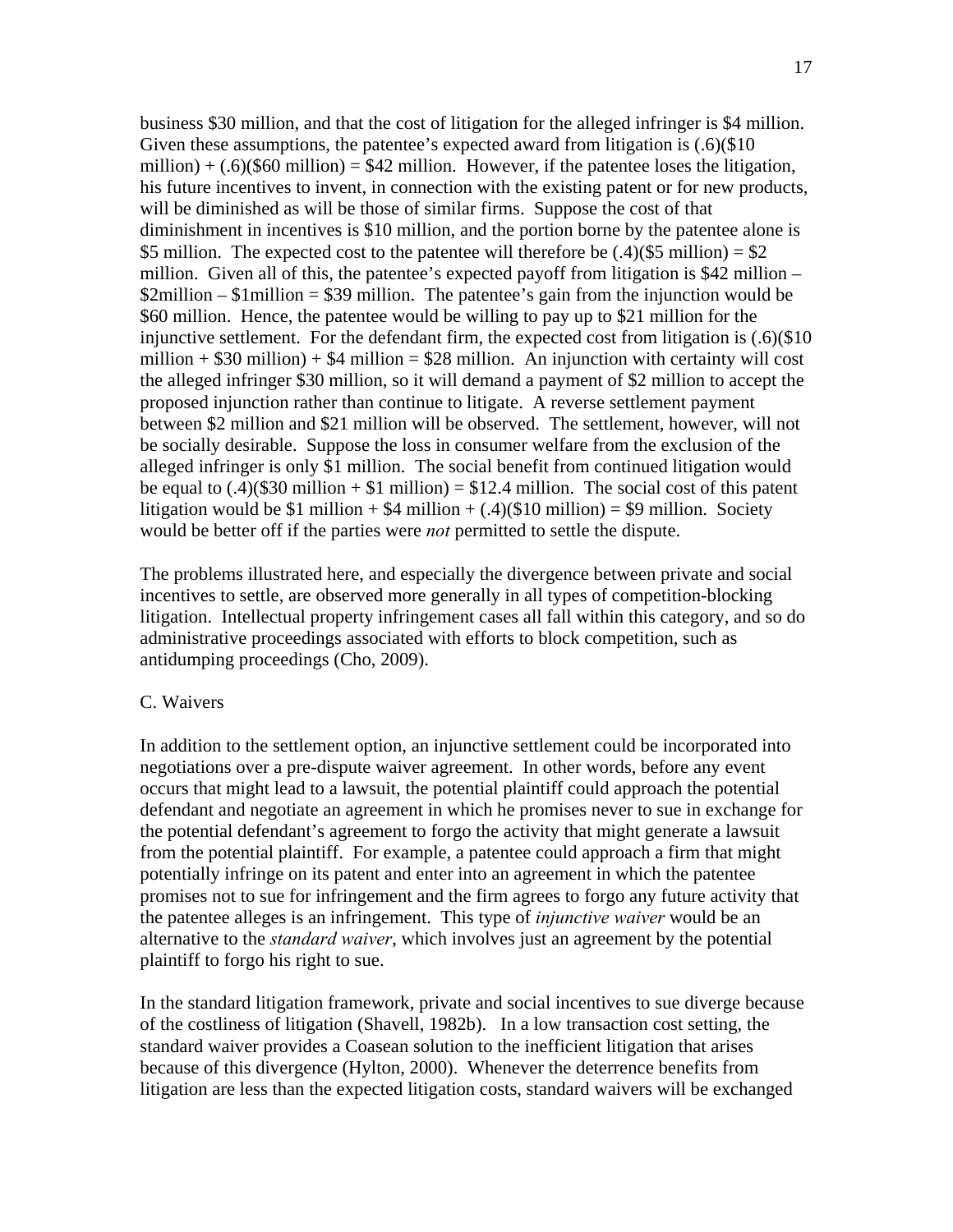between potential plaintiffs and potential defendants. However, the standard waiver merely eliminates the risk of inefficient litigation. The waiving party still bears the losses caused by the potential defendant's activity. The injunctive waiver can increase social welfare by relieving the waiving party of those losses when the waiving party attaches a greater value to the injunction than does the potential defendant.

#### D. Some General Implications

The model here has implications for the generation of efficient norms. Where the stakes attached to legal rules are high relative to the damages in litigation, the parties may adopt settlement agreements that reverse the law. Agreements of the sort examined in Ellickson (1991), sometimes reversing the law, are likely to be observed. Indeed, the parties may adopt litigation waiver agreements that reverse the law as between themselves.

Rubin (1977) focused on litigation as a primary force pushing the law toward efficient rules. Where the stakes are high, parties will challenge inefficient legal rules in court more often than efficient rules. This paper's model suggests that settlement and waiver agreements will have the same effect. Rather than challenge inefficient rules until they are overturned in court, this model shows that parties will sometimes have incentives to enter into settlement agreements that reverse the legal rule as between them. This suggests a stronger push toward common law efficiency than implied in Rubin's analysis.

#### Conclusion

This paper extends the economic analysis of settlements and draws some practical implications for injunctive and reverse settlements. It identifies the conditions under which injunctive settlements are likely to be observed and the conditions under which reverse settlements will be observed among the injunctive settlements. The design space for settlements is considerably broader than in the traditional analysis; settlements are more likely to occur than acknowledged in the standard model. Settlements may effectively reverse the law as between the litigants. Asymmetric stakes are not sufficient to stop settlements from occurring.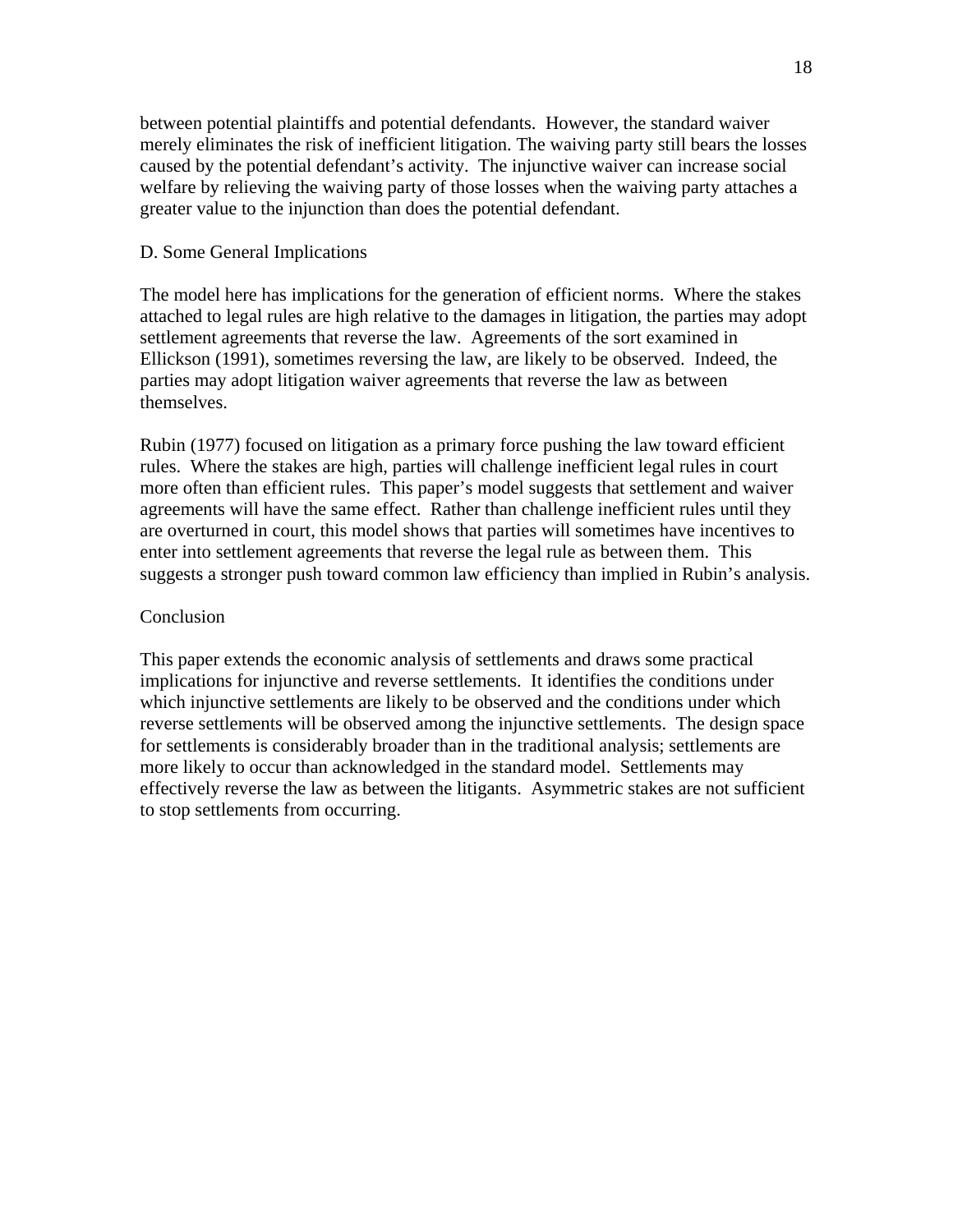References

Guido Calabresi and A. Douglas Melamed, "Property Rules, Liability Rules, and Inalienability: One View of the Cathedral," 1089 Harvard Law Review 85 (1972).

Sungjoon Cho, Anticompetitive Trade Remedies, 87 N. C. L. REV. 357(2009).

Theodore Eisenberg & Charlotte Lanvers, What is the Settlement Rate and Why Should We Care?(October 1, 2008). Cornell Legal Studies Research Paper Series, available at SSRN: http://ssrn.com/abstract=1276383

Robert C. Ellickson, Order without law: How neighbors settle disputes (1991).

Christopher M. Holman, Do Reverse Payment Settlements Violate the Antitrust Laws? 23 Santa Clara Computer & High Technology Law Journal 489 (2007).

Keith N. Hylton, Information, Litigation, and Common Law Evolution, 8 American Law and Economics Review, 33-61 (2006).

Keith N. Hylton, Agreements to Waiver or to Arbitrate Legal Claims: An Economic Analysis, 8 Supreme Court Economic Review 209 (2000).

Keith N. Hylton, The Economic Theory of Nuisance Law and Implications for Environmental Regulation, 58 Case Western Reserve Law Review, 673-703 (2008).

George L. Priest & Benjamin Klein, The Selection of Disputes for Litigation, 13 J. Legal Stud. 1 (1984).

Paul H. Rubin, Why is the Common Law Efficient?, 6 J. Leg. Studies 51 (1977).

Marc G. Schildkraut, Patent-Splitting Settlements and the Reverse Payment Fallacy, 71 Antitrust Law Journal 1033 (2004).

Peter Siegelman & Joel Waldfogel, Toward a Taxonomy of Disputes: New Evidence Through the Prism of the Priest/Klein Model, 28 J. Legal Stud. 101 (1999).

Carl Shapiro, Antitrust Limits to Patent Settlements 34 RAND J. Econ. 391 (2003).

Steven Shavell, Suit, Settlement, and Trial: A Theoretical Analysis under Alternative Methods for the Allocation of Legal Costs, 11 Journal of Legal Studies 55–81 (1982a).

Steven Shavell, The Social versus the Private Incentive to Bring Suit in a Costly Legal System, 11 J. Legal Stud. 333 (1982b).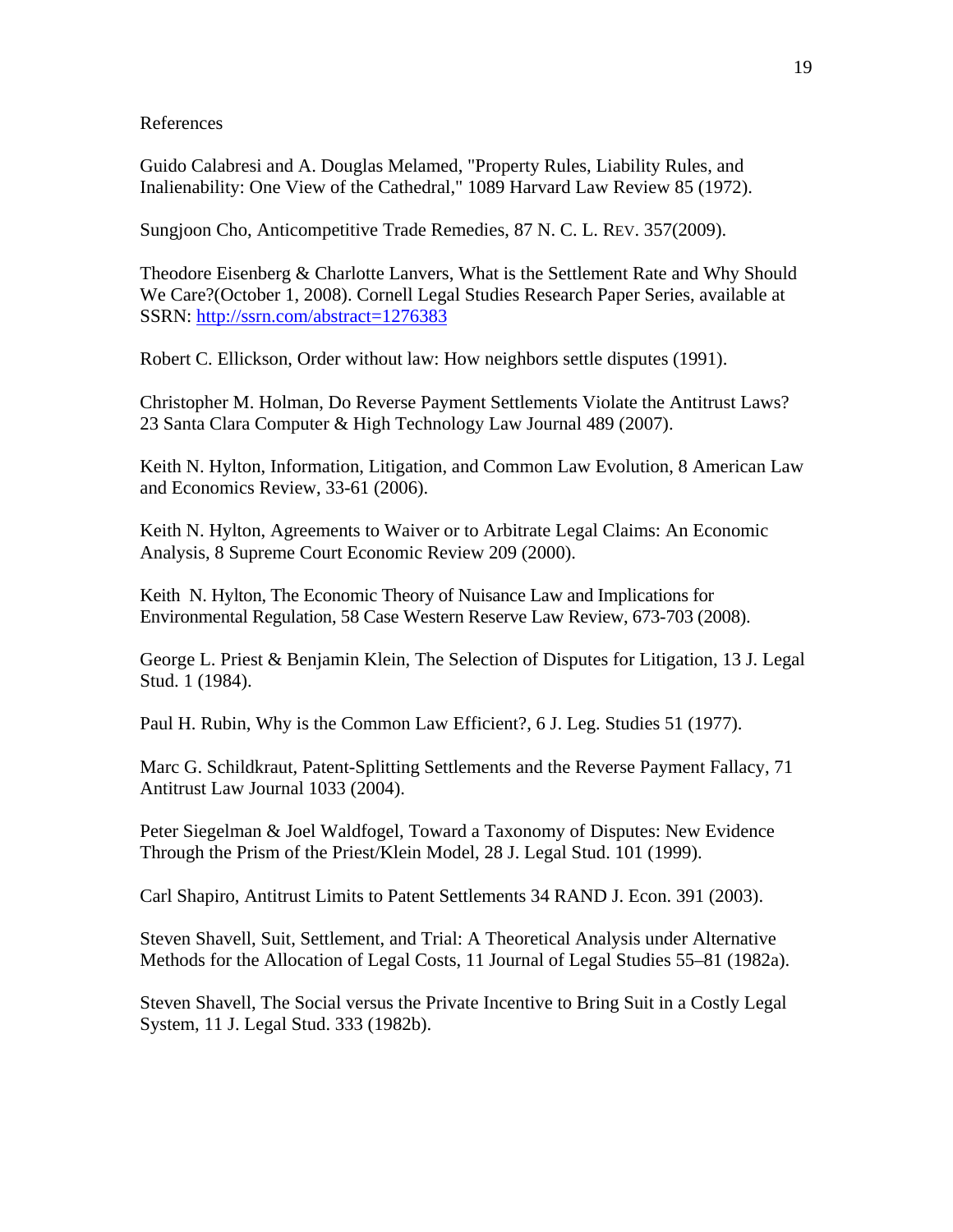# **Chicago-Kent College of Law Intellectual Property, Science & Technology Research Paper Series**

**Subscribe to the Series:** <http://hq.ssrn.com/jourInvite.cfm?link=Chicago-Kent-Law-STI>

**SSRN Series Home:** <http://www.ssrn.com/link/Chicago-Kent-Law-STI.html>

### **Papers Accessible via Hyperlinks Below:**

| 08-001 | Graeme B. Dinwoodie & Mark D. Janis, <i>Lessons from the Trademark Use</i><br>Debate (November 2008).                                           |
|--------|-------------------------------------------------------------------------------------------------------------------------------------------------|
| 08-002 | Timothy R. Holbrook, <i>Extraterritoriality in U.S. Patent Law</i> (November 2008).                                                             |
| 08-003 | Christopher R. Leslie, <i>Patents of Damocles</i> (November 2008).                                                                              |
| 08-004 | Ted L. Field, <i>Improving the Federal Circuit's Approach to Choice of Law for</i><br>Procedural Matters in Patent Cases (November 2008).       |
| 08-005 | Sarah Harding, Perpetual Property (December 2008).                                                                                              |
| 08-006 | Richard Warner, Turned on its Head? Norms, Freedom, and Acceptable Terms<br>in Internet Contracting (December 2008).                            |
| 08-007 | Graeme B. Dinwoodie, The International Intellectual Property System: Treaties,<br>Norms, National Courts, and Private Ordering (December 2008). |
| 08-008 | Timothy R. Holbrook, <i>The Expressive Impact of Patents</i> (December 2008).                                                                   |
| 09-009 | Graeme B. Dinwoodie, Lewis & Clark College of Law Ninth Distinguished IP<br>Lecture: Developing Defenses in Trademark Law (February 2009).      |
| 09-010 | Timothy R. Holbrook, <i>Equivalency and Patent Law's Possession Paradox</i><br>(February 2009).                                                 |
| 09-011 | Christopher R. Leslie, The Role of Consumers in Walker Process Litigation<br>(February 2009).                                                   |
| 09-012 | Jason J. Du Mont, <i>Trademarking Nanotechnology: Nano-Lies &amp; Federal</i><br><b>Trademark Registration (February 2009).</b>                 |
| 09-013 | Bronsteen, Buccafusco & Masur, Hedonic Adaptation And The Settlement of Civil<br>Lawsuits (August 2009).                                        |
| 09-014 | Emer Louise Simic, The TSM Test is Dead! Long Live the TSM Test! The<br>Aftermath of KSR, What Was All the Fuss About? (August 2009).           |
| 09-015 | Stephanie Stern, Residential Protectionism and the Legal Mythology of Home<br>(August 2009).                                                    |
| 09-016 | David L. Schwartz, Practice Makes Perfect? An Empirical Study of Claim<br><b>Construction Reversal Rates in Patent Cases (October 2009).</b>    |
| 09-017 | Christopher J. Buccafusco, On The Legal Consequences of Sauces: Should<br>Thomas Keller's Recipes Be Per Se Copyrightable? (October 2009).      |
| 09-018 | Fred Bosselman, Swamp Swaps: The "Second Nature" of Wetlands (October<br>2009                                                                   |
| 09-019 | Robert Knowles, American Hegemony and the Foreign Affairs Constitution<br>(October 2009).                                                       |
| 09-020 | Jonathan Remy Nash & Stephanie Stern, Property Frames (October 2009).                                                                           |